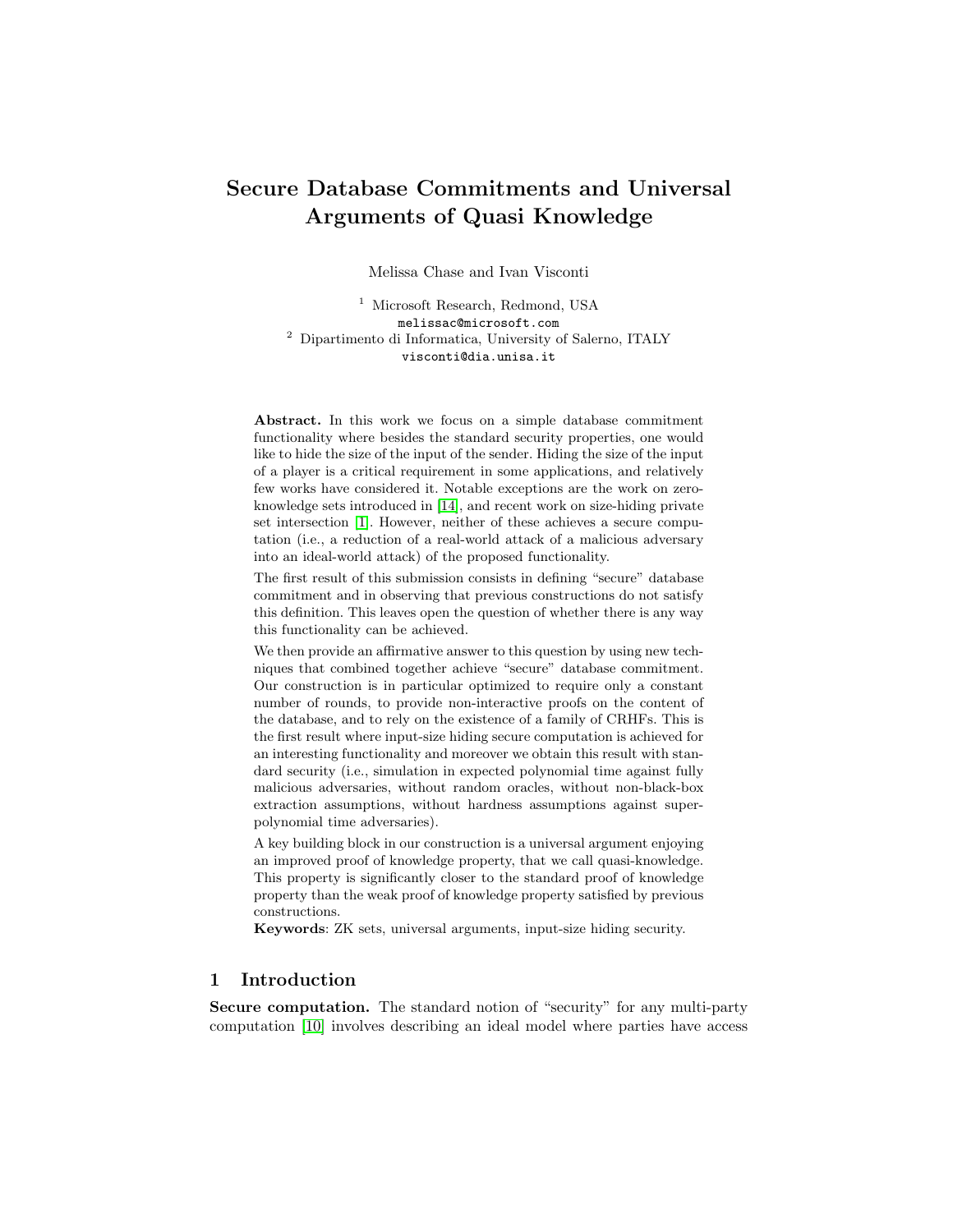to a trusted functionality which will carry out the desired computation without revealing any information about the parties' secret inputs and outputs. Then, very informally, given a communication network in the real world, without any trusted functionality, a protocol  $\pi$  securely realizes a multi-party computation if any successful attack by an adversary of  $\pi$  can be translated into a successful attack in the ideal world. Since the latter is trivially secure this means  $\pi$  is secure in the real world as well.

Therefore, the real-world/ideal-world paradigm [\[10\]](#page-17-2) allows one to prove the security of protocols in a simulation-based fashion, with strong security guarantees. This turns out to be very useful when protocols are used as subprotocols and provides robust security when the ideal functionality is correctly designed. All the fundamental primitives have been defined in terms of ideal functionalities and thus they can be securely realized in the real-world/ideal-world paradigm using the general results of [\[10\]](#page-17-2).

However the current state-of-the art still does not properly address the issue of considering the size of the input of a player as information to be kept private. Here we consider the problem of hiding the input size in one of the most basic primitives: a commitment scheme.

Secure Database Commitments. Here we address the case where a player wants to commit to a large set of data, and then to partially open that commitment, both without revealing the size of the committed set. More specifically, we consider the setting where a party (the sender) may want to commit to a large elementary database composed by key-value pairs, without revealing its size. Then in the opening phase, the sender might want to reveal part of his database one item at a time depending on queries of the receiver. In particular, the receiver will ask for some keys, and the sender wants to convince the receiver of the value associated to each requested key. These partial opening queries should reveal no information about the rest of the database, including the size.

The main question: feasibility of Secure Database Commitments. Following the above discussion, and the fact that we have general results for achieving secure multi-party computation, One could ask the following natural question: "Why should we focus on the design of protocols for secure database commitments if we can use the known constructions for secure two-party computation?". There is a crucial difference between this problem, and the one considered in [\[10\]](#page-17-2) and in all subsequent work (to the best of our knowledge). Our notion of secure database commitment critically requires that the size of the prover's input must be hidden. In contrast, the [\[10\]](#page-17-2) definition, according to [\[9\]](#page-17-3) and to the known constructions, allows a party either at the beginning of or during the computation, to learn the size of the other party's input. This information is actually revealed in all known protocols, mainly because many of the tools used to allow extraction of the adversary's implicit input (e.g. zero-knowledge proofs of knowledge) have communication that depends directly on the size of the input.

Consequently, traditional results for secure two-party computation cannot be used to obtain secure database commitments, and we need to develop new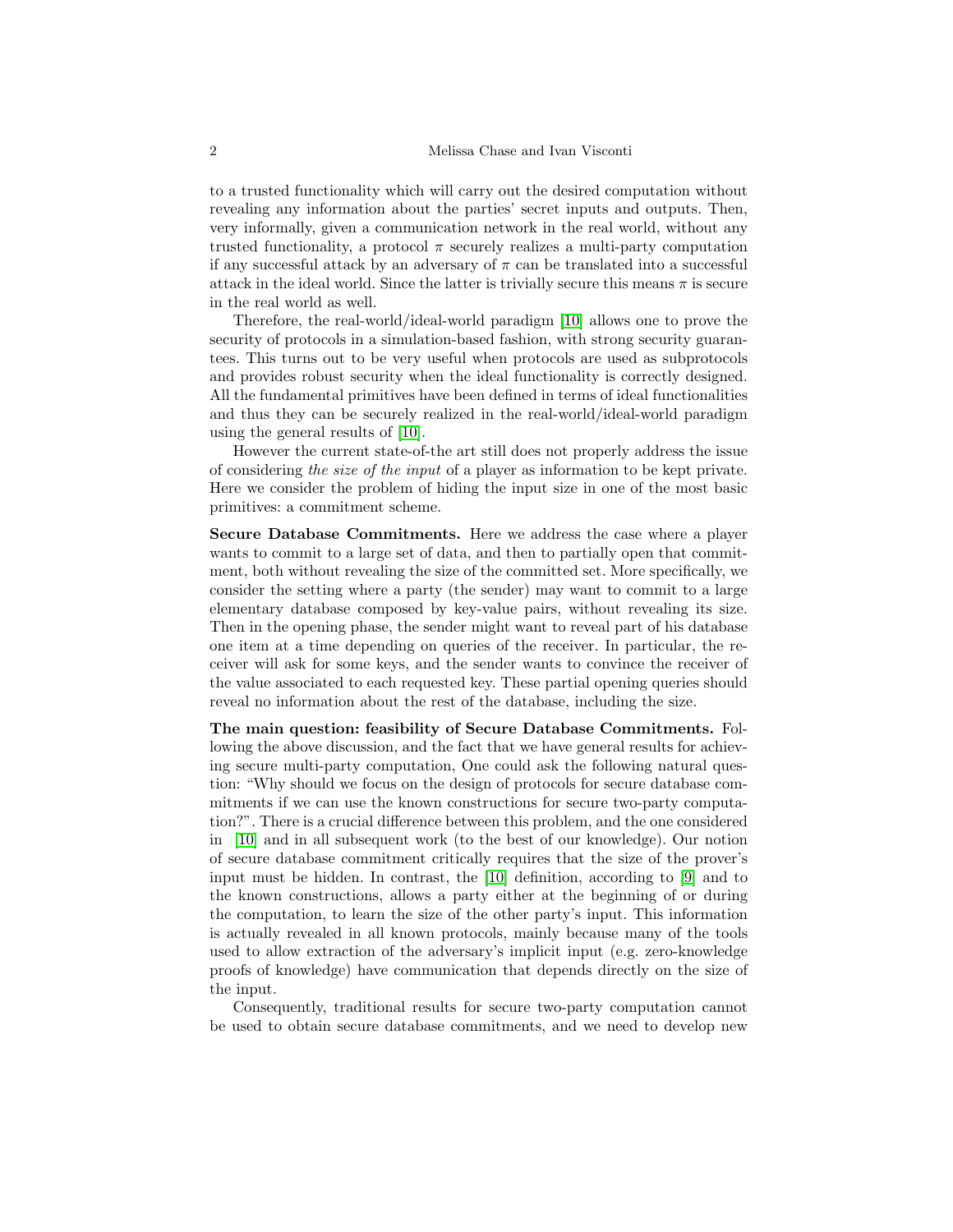tools and a significantly new approach. This presents the following interesting open problem: Is the notion of secure database commitment and more generally a meaningful notion of input-size hiding secure computation achievable?

Difficulties in achieving input-size hiding secure computation with standard assumptions. We stress that the main challenge in size-hiding secure computation is as follows: when proving security against a real world adversarial prover, we need to design a simulator which can extract the input from the adversary so that it can provide it to the ideal functionality. At the same time, we can not assume any fixed polynomial upper bound for the size of the set (the protocol should work for any polynomial sized input), and we can not allow the amount of communication to vary with the size of the input.

The real difficulties lie in obtaining a standard security notion (showing an efficient ideal adversary from an efficient real-world adversary), therefore avoiding controversial (sometimes not even falsifiable) conjectures such as random oracles, non-black-box extraction assumptions (e.g., the Diffie-Hellman knowledge of exponent assumption and its variations [\[11\]](#page-17-4)), complexity leveraging (i.e., hardness assumptions against super-polynomial time adversaries) and so on.

Relationship to Zero-Knowledge Sets. We note that the requirements described for secure database commitments are essentially those given in [\[14\]](#page-17-0) where Micali, Rabin and Kilian introduced the concept of a zero-knowledge set (ZKS). This primitive allows a party to first commit to a database, and later to answer queries on that database and to prove that the responses are consistent with the original commitment, as in the secure database commitments described above.

However, the definition given by [\[14\]](#page-17-0) and by all subsequent papers is a property-based definition that requires: 1) soundness: the commitment should be binding, i.e., for each query there should be only one response for which the prover can give a convincing proof; and 2) zero-knowledge: both the commitment and the proofs should not reveal any information about the rest of the database (beyond the information that is asked in the query), not even the number of elements it contains.

Furthermore, we argue that the constructions they provide (and later constructions for ZKS, see [\[7,](#page-17-5)[5](#page-17-6)[,8,](#page-17-7)[6,](#page-17-8)[15,](#page-17-9)[13\]](#page-17-10)) do not satisfy a typical real-world/idealworld definition in the spirit of "secure computation". To see this, note that all previous schemes for ZKS included a non-interactive commitment of the set. As mentioned above, we do not consider non-black-box extraction assumptions; moreover, standard non-black-box techniques introduced in [\[2\]](#page-17-11) so far have been successfully used only in conjunction with interaction.

However, we argue that black box extraction is impossible for a scheme which is size hiding and has a non-interactive commitment phase. This follows because such a scheme must allow for sets of *any* polynomial size, which means there will be at least  $2^{superpoly(k)}$  possible sets; at the same time, the length of the non-interactive commitment must be bounded by a fixed polynomial in  $k$ . Thus, a simple counting argument shows that there is no way (based on standard assumptions and security notions) that a simulator can correctly identify the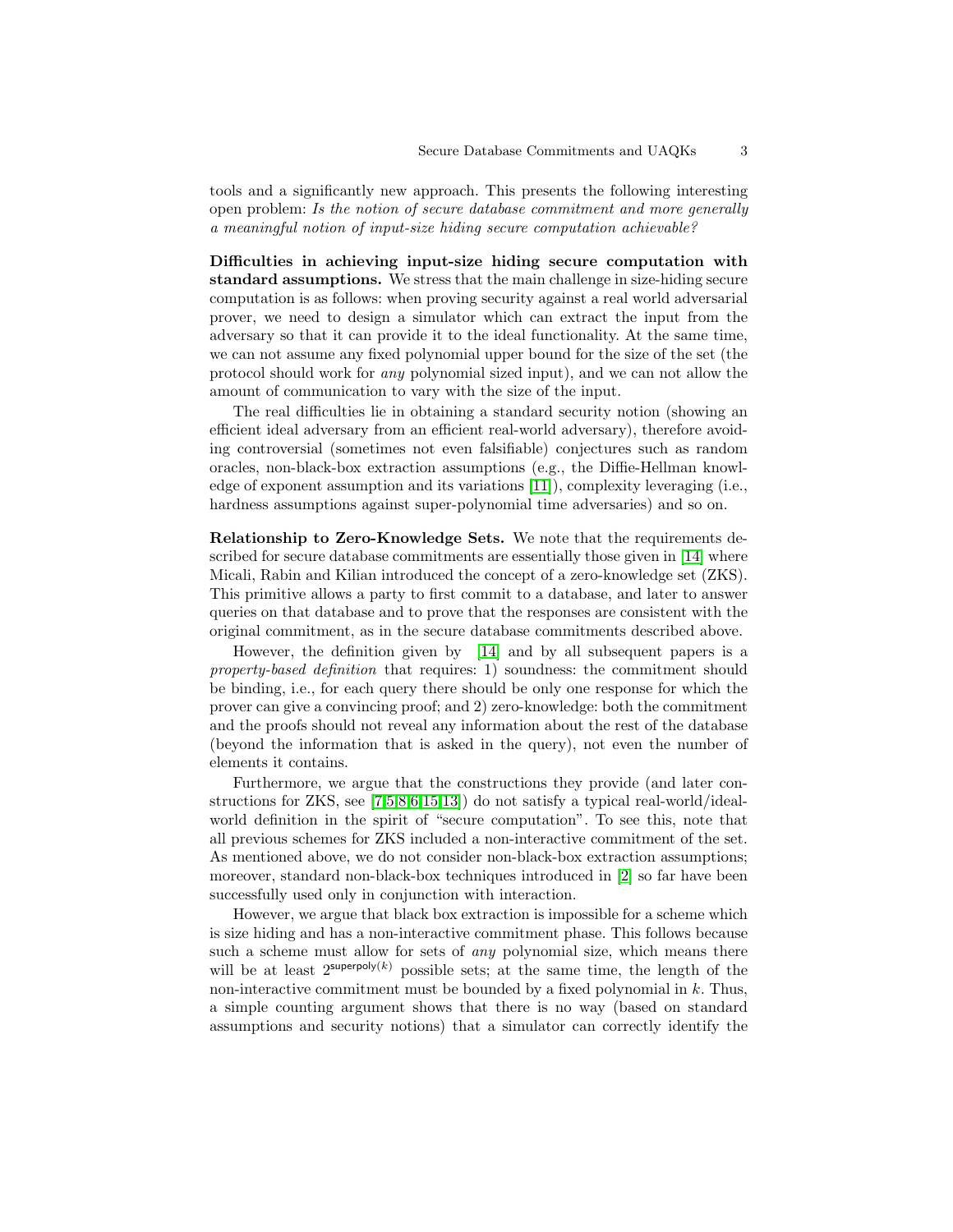committed set given only the single commitment message. Note that this argument also holds in the CRS model, as long as the CRS is of length polynomial in k, as even in this case the simulator still gets only  $\mathsf{poly}(k)$  bits of information to identify one database out of  $2^{\text{superpoly}(k)}$ . Therefore, no previous construction of zero-knowledge sets can be proved to be a secure realization of the database commitment functionality (with a black box simulator).

Looking ahead, in our construction we will avoid these limitations by allowing an interactive commitment phase. The possibility of using interaction was already mentioned in some previous work, but only for the query/proof phase, thus without making any contribution towards addressing this extraction problem. Instead, our goal is to use interaction in the commitment phase, still keeping the query/answer phase essentially non-interactive.

Other related work. Recently similar issues have been considered by Ateniese et al. in [\[1\]](#page-17-1) for the problem of Private Set Intersection. However their solution uses random oracles, and obtains security with respect to semi-honest adversaries only. The goal of our work is to obtain security against malicious players as required in secure computation, and we will obtain this result in the standard model using only standard complexity-theoretic assumptions.

Timing attacks. We note that there may be some cases in which any attempt to hide the size of inputs is vulnerable to timing attacks as discussed in [\[12\]](#page-17-12) (in which an adversary can guess the size of the input depending on the amount of the time required to perform computations). However, there are many settings where these attacks will have only limited impact. Notice that since the adversary does not necessarily know the amount of resources of the other player (the committer could perform his computation by distributing the workload among computing devices in number proportional to the size of the input) the timing may in fact give very little information.

#### 1.1 Our Results

In this work we first put forth the notion of secure database commitment. Following the traditional notion of "secure computation" we define the natural ideal functionality for database commitment  $\mathcal{F}_{DbCom}$  and observe that it implies all required security guarantees needed by zero-knowledge sets.

We then present a constant-round protocol that securely realizes the  $\mathcal{F}_{DbCom}$ functionality. The protocol is interactive, and is secure in the standard model (i.e., we do not require any set-up assumptions) based on the existence of families of collision-resistant hash functions (CRHFs, for short) (notice that CRHFs are implied by the existence of ZK sets [\[5\]](#page-17-6)).

We stress that our protocol has optimal amortized round complexity, as queries and answers are essentially non-interactive. In addition, the use of the real-world/ideal-world paradigm, and the simulation in polynomial time should make it much easier to use this primitive as part of a larger protocol.

Our construction is based on a special universal argument that enjoys a new proof of knowledge property which is closer to the traditional proof of knowledge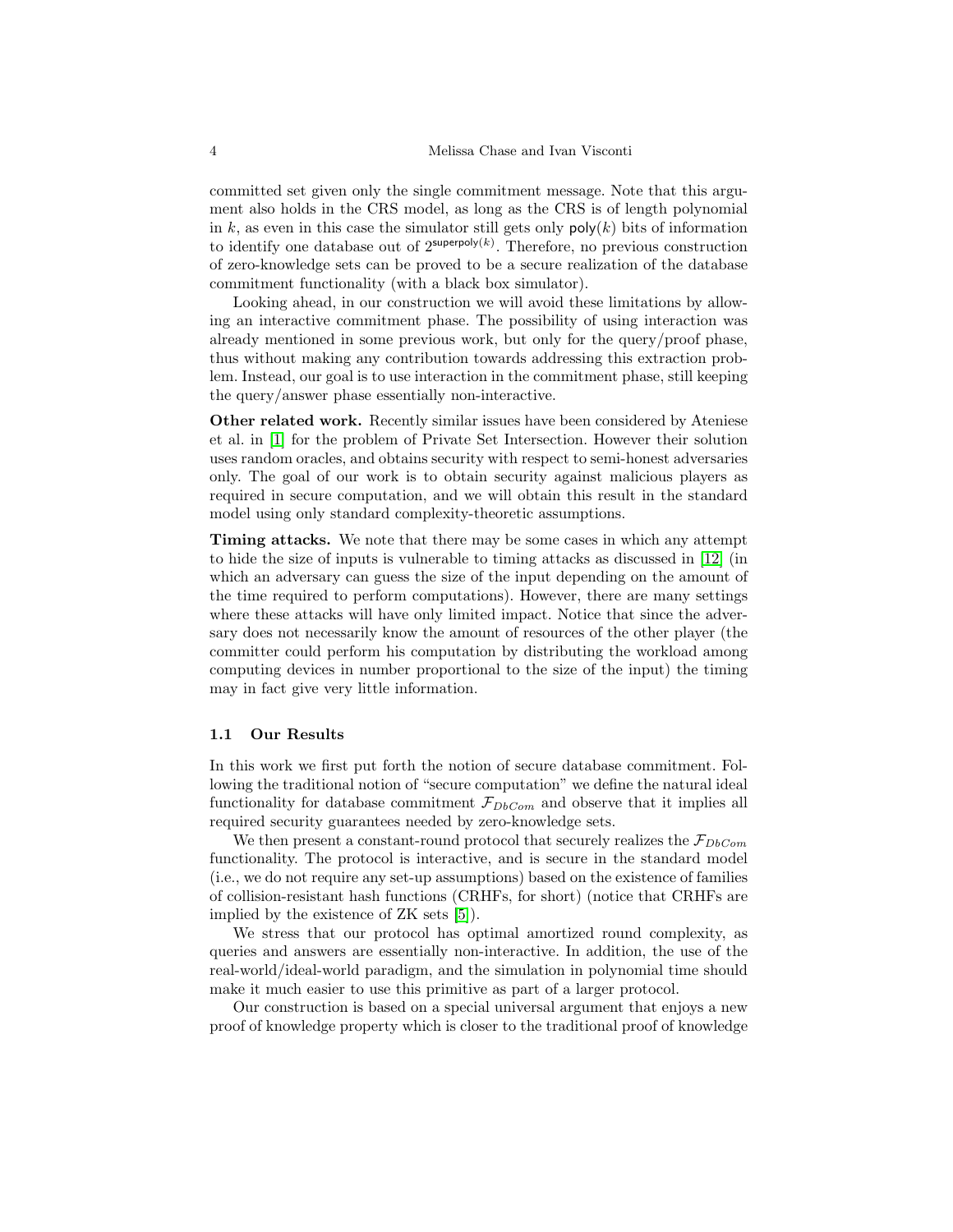property. We define this new property, give a construction which satisfies it based on CRHFs, and show how it can be used to implement secure database commitments. (However, we stress that there were many other subtle issues to address, and our stronger notion of universal argument alone is not sufficient for directly obtaining input-size hiding secure computation.)

Techniques. As described above, the biggest challenge is in defining a simulator that can extract a witness whose length can be any polynomial, from only a fixed polynomial amount of communication. Note that the standard approach does not work in this setting: it might seem that a simple solution would be to ask the sender to give a commitment to the database, and an interactive zero-knowledge proof of knowledge of the database contained in the provided commitment. However, in general such proofs may reveal the size of the witness, which in this case means the size of the database.

Instead, we use a different tool, namely a witness indistinguishable universal argument of quasi knowledge (UAQK). A universal argument is a (computationallysound) proof system which guarantees that the communication is only proportional to the size of the statement. At the same time, it guarantees that the honest prover can run in time polynomial in the size of the witness, which is the best that we can hope for.

Universal arguments were introduced by Barak [\[2\]](#page-17-11) as part of the design of a non-black-box simulator. Barak showed a construction based on CRHFs which satisfied a weak proof of knowledge property. However, there are some inherent challenges in defining a standard proof of knowledge for universal arguments, and the extraction guarantees of his definition do not seem to be sufficient for our application. To deal with this we define a new proof of knowledge property which we call "quasi knowledge" which provides a functionality somewhat closer to that of a standard proof of knowledge. We show that it can be used in our application to implement the traditional commitment and proof of knowledge strategy described above. (Of course we are glossing over many issues here, and the application is not straightforward at all - see Section [4](#page-12-0) for details.)

Finally, we note that this is of additional interest, because we use universal arguments for a completely different purpose than the one that motivated Barak's original construction [\[2\]](#page-17-11), which was the design of a non-black-box simulator.

<span id="page-4-0"></span>Universal Arguments: from weak proof of knowledge to proof of quasi knowledge. The standard proof of knowledge property guarantees that if a prover can convince a verifier of the truthfulness of a theorem with some probability, then one can efficiently obtain an NP witness for that theorem with the same probability (up to negligible factors).

When one focuses instead on universal languages (i.e., when one would like to prove that a Turing machine accepts the provided input within a given — not necessarily polynomial — number of steps), then one can not always efficiently obtain a corresponding witness since its length can be superpolynomial. In this case a restricted proof of knowledge property might instead focus on extracting an implicit representation of the witness, in the form of a polynomial-sized circuit that when evaluated on input  $i$  provides the  $i$ -th bit of the witness.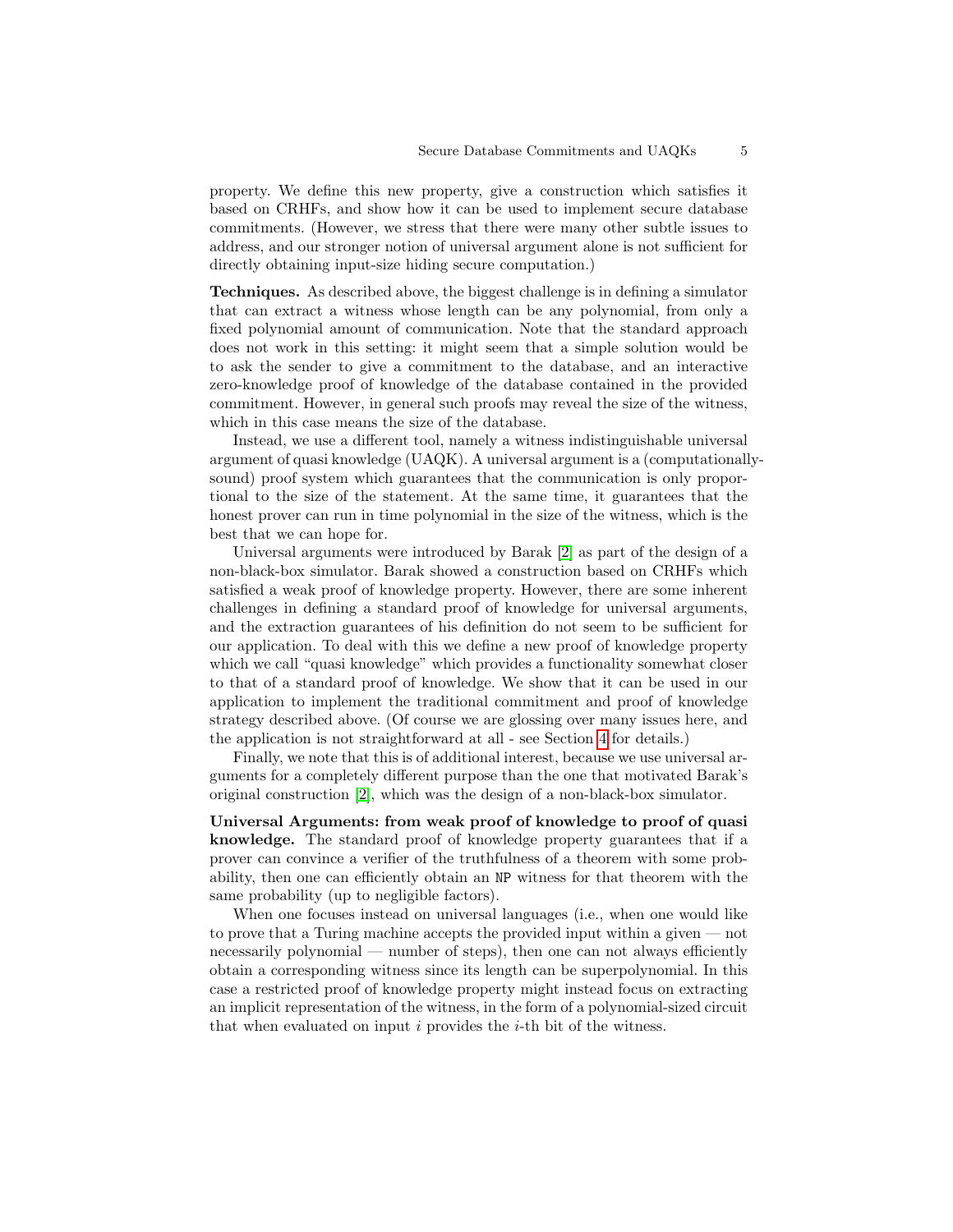Unfortunately there is no known construction of a universal argument with such a property. The current state of the art,  $[4]$ , shows how to get a *weak* proof of knowledge property that includes one more restriction: when a prover proves a theorem with probability  $1/q$ , one can efficiently get an implicit representation of a circuit with probability  $1/q'$  that is polynomially related to  $1/q$ . This essentially means that one can efficiently get a *candidate* implicit representation of a witness, with non-negligible probability when  $1/q$  is non-negligible. However, there is no guarantee that the candidate implicit representation is actually correct (one can not simply test the circuit asking for all bits of the witness since the size of a witness can be superpolynomial).

Furthermore, there is an additional subtlety in the way this weak proof of knowledge property is defined. For any polynomial  $q$ , there is guaranteed to be a polynomial time extractor that can extract candidate representations of the witness from any prover that proves a theorem with probability  $1/q$ , and this extractor is guaranteed to succeed with the related probability  $1/q'$ ; however, the choice of this extractor and its running time may depend on  $q$ . This has two disadvantages: (1) in order to use an extractor, we must first determine which q we are interested in, and (2) an efficient extractor is required to exist only for polynomials q, while nothing is required when q is super polynomial. (In fact, in the construction given in [\[4\]](#page-17-13), the running time of the extractor is roughly  $q^d$ where  $d$  is some constant greater than 1, therefore when  $q$  is superpolynomial the running time of the extractor increases quickly and its expected running time is not polynomial). As a result of these disadvantages, converting a weak proof of knowledge system into a proof system with the standard proof of knowledge property is very non-trivial, even when one is happy with the extraction of an implicit representation of the witness. (This is because the standard proof of knowledge property requires that, regardless of the success probability of the adversarial prover, the extractor must run in expected polynomial time.)

In this paper we remove the above additional restriction of the weak proof of knowledge property and replace it with a more standard proof of knowledge property, requiring that an extractor outputs in expected polynomial time a correct implicit representation of the witness. The only caveat is that, while we require that the extracted implicit representation must correspond to some true witness, we do allow it to contain a few errors, as long as those errors are unlikely to be noticed by any polynomial time process. (Note that if the witness is polynomial sized, then this still implies the standard proof of knowledge property.) We will say that an argument system is an argument of "quasi" knowledge if it enjoys this property.

Finally, we construct a constant-round witness-indistinguishable universal argument of quasi-knowledge under standard complexity-theoretic assumptions.

## 2 Universal Arguments of Quasi Knowledge

<span id="page-5-0"></span>A universal argument is an interactive argument system for proving membership in NEXP. For the formal definition, see [\[4\]](#page-17-13). We will use the following result.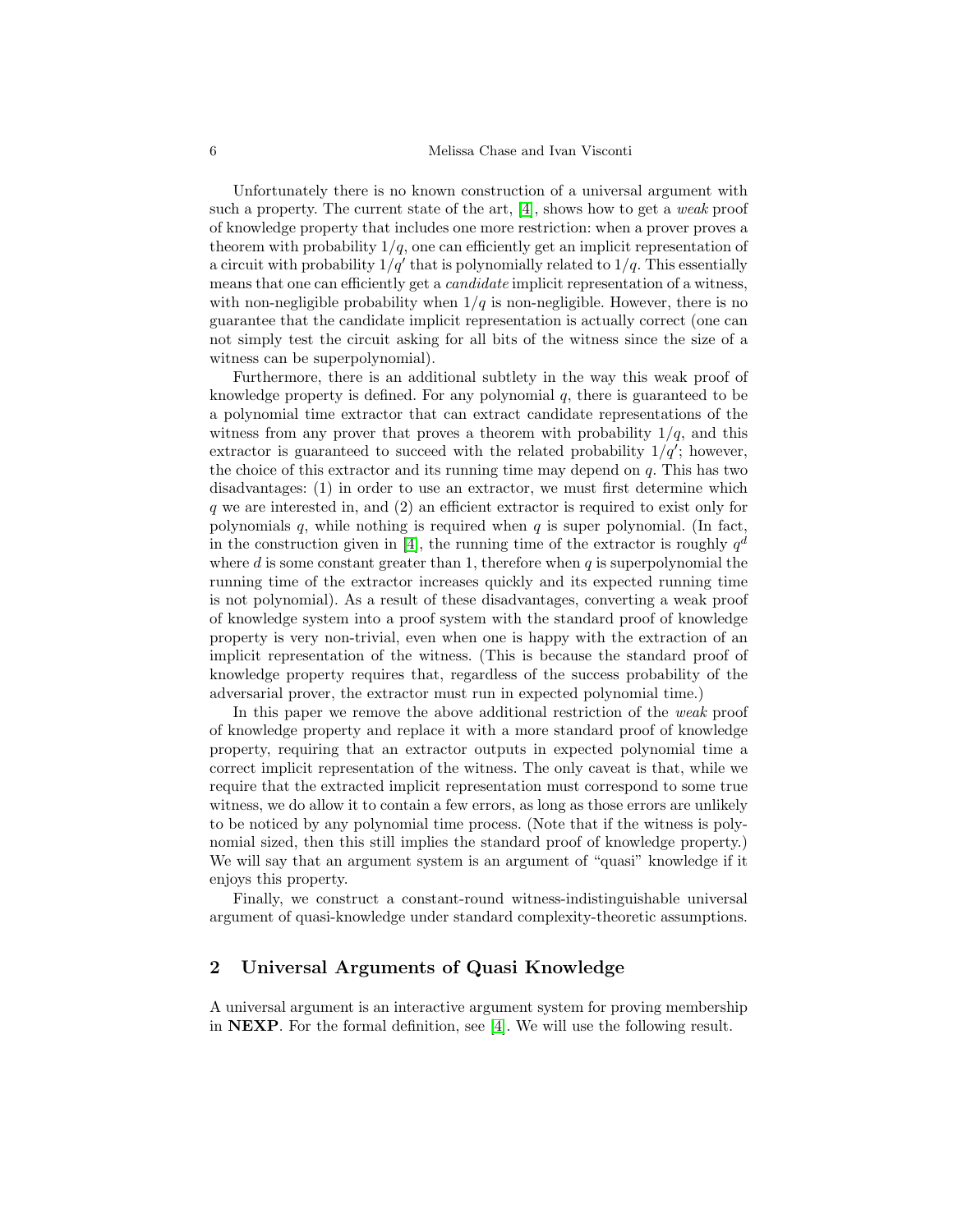**Theorem 1.** ([\[4,](#page-17-13)[3\]](#page-17-14), informal) Suppose there exists a hash function ensemble that is collision-resistant against polynomial-sized circuits. Then there exists a universal argument system that is constant-round, public-coin and witness indistinguishable.

Moreover, there exists a construction which satisfies two additional properties. First, the construction of this extractor is parameterized by a lower bound  $\alpha(n)$  on the success probability of the adversarial prover  $P_n^\star$ . The resulting extractor, that we denote by  $E(\alpha(n), \cdot, \cdot)$  has the property that there is a fixed constant d such that,  $E(\alpha(n), y, \cdot)$  has expected running time at most  $(\frac{n}{\alpha(n)})^d$  for any n-bit instance y.

Furthermore, it has the property that there is a fixed known polynomial  $q^*$ such that for any polynomial-sized prover  $P_n^*$  that succeeds in causing verifier  $V(y)$  to accept with probability  $q(n)$  for n-bit instance y, and for any  $\alpha < q(n)$ , the probability that the extractor  $E^{\hat{P}^*_{n}}(\alpha, y, \cdot)$  succeeds in extracting bits of a valid witness is at least  $\frac{\alpha}{q^*(n)}$ . For a more formal statement, see the full version. For details of the construction and proof, see the proof of Lemma A.2.5 in [\[3\]](#page-17-14).

#### 2.1 A New Notion: Quasi-Knowledge

As described in Section [1.1,](#page-4-0) we aim to construct a universal argument with a more standard proof of knowledge property. The resulting proof of knowledge will resemble the standard proof of knowledge property with two exceptions.

The first is that the extractor will produce only an implicit representation of a witness. This is necessary since UAs are used to prove statements that are not necessarily in NP, therefore the length of the witness may not be polynomial, but still we want our extractor to run in (expected) polynomial time. We formalize this saying that the extractor will be a circuit which on input  $i$  will produce a candidate for the  $i$ -th bit of the witness  $w$ .

The second difference is that even when the extractor is successful, we do not require that the extracted witness be perfectly correct. We may allow some small fraction of the extracted bits to be incorrect, as long as this will be negligible when the proof is used in any polynomial-time process. We formalize this by saying that for any (potentially adversarially generated) polynomial sized set of indices I, it must be the case that with all but negligible probability, all of the associated bits produced by the extractor will be correct with respect to some valid witness  $\hat{w}$ .

Thus, our definition requires an extractor which satisfies two properties. The first is that, for any PPT (and potentially adversarial) sampling algorithm S which chooses a set of indices  $I$ , with all but negligible probability over the choice of random tape r, the extractor  $E_r$  with oracle access to  $P^*$  will output a set of bits  $\{w_i\}_{i\in I}$  that are consistent with some valid witness  $\hat{w}$ . Note that we allow  $S$  to choose these indices adaptively, after querying  $E$  on indices of it's choice. This allows for the fact that in a larger application, which positions of the witness need to be extracted may depend on the values of the bits which have been seen so far.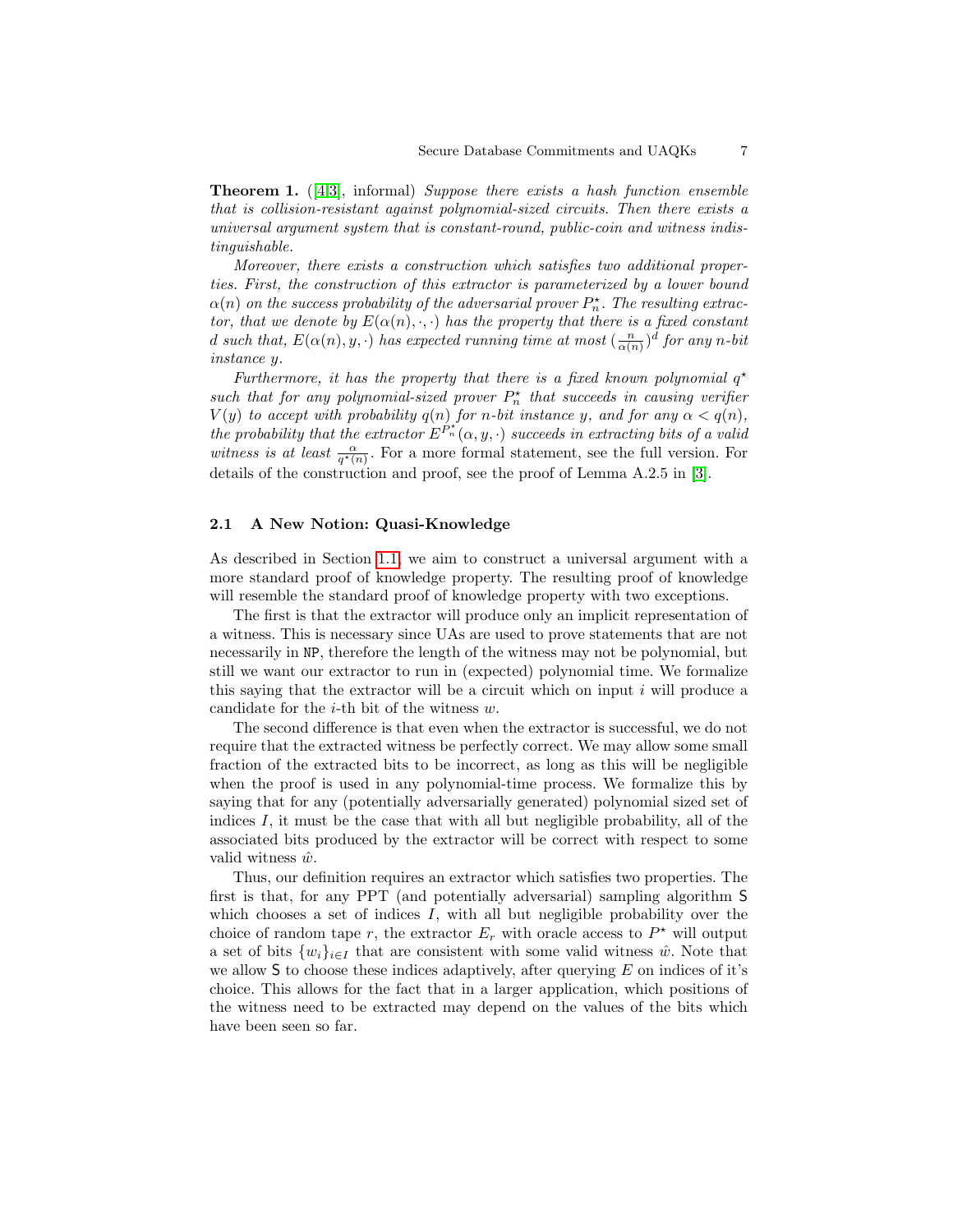The second property requires that the expected running time of  $E$  be within a polynomial factor of  $\frac{1}{p(|y|)}$  where  $p(|y|)$  is the success probability of the adversarial prover  $P^*$ . There is a slight issue here in that, even if the *expected* running time of  $E(y, i)$  was guaranteed to be polynomial for each i, it might still be possible that for any choice of random tape  $r$ , an adversarial and adaptive sampling algorithm S could find at least one index that causes  $E_r(y, i)$  to run in superpolynomial time. Thus we also require that the running time be independent of  $i$ ; this implies that the expected running time of  $E$  on any set of inputs (even those that are chosen adversarially and adaptively) will also be polynomially related to  $\frac{1}{p(|y|)}$ . For our application this will be particularly useful, as it implies that  $E$  can be converted into a circuit which implicitly describes the witness and whose expected size is polynomially related to the positive success probability of  $P^*$  (and therefore the expected size of E is polynomial whenever  $P^*$  has non-negligible success probability). (We will see more details in Section [4.](#page-12-0))

Definition of universal argument of quasi knowledge (UAQK). We construct a universal argument  $\langle P(\cdot, \cdot), V(\cdot) \rangle$  such that the efficient verification, completeness and computational soundness properties hold as usual, but the weak proof of knowledge property is replaced as follows.

**Definition 1.** A universal argument system  $\langle P(\cdot, \cdot), V(\cdot) \rangle$  for the universal language  $L_U$  is a universal argument of quasi knowledge (UAQK) if there exists an algorithm E and a constant c such that for any polynomial-size circuit family  ${P_n^*}_{n \in N}$ , there exists a negligible function  $\nu$  such that for any  $y \in L_U \cap \{0,1\}^n$ , the following two properties hold.

1. If Prob[  $\text{out}_V(\langle P^*_n, V(y) \rangle) = 1$  ] is non-negligible, then for any polynomialtime sampling algorithm S,

$$
\text{Prob}_r[\ I \leftarrow \mathsf{S}^{E_r^{P_n^{\star}}(y,\cdot)}(y); \{w_i \leftarrow E_r^{P_n^{\star}}(y,i)\}_{i \in I} : \exists \hat{w} = \hat{w}_1, \dots \hat{w}_s, (\hat{w}, y) \in R_U \land (w_i = \hat{w}_i \ \forall i \in I) \ ] \geq 1 - \nu(|y|).
$$

where the probability is over the choice of the coins  $r$  used by  $E$ . (Note that the same coins are used for all  $i \in I$ .)<sup>[3](#page-7-0)</sup>

2. The running time of  $E^{P^{\star}_{n}}(y, i)$  is independent of the choice of i, and if we let  $p(|y|) = \text{Prob}[\text{out}_V(\langle P_n^*, V(y) \rangle) = 1] > 0$ , then the expected running time of  $E^{P^{\star}_{n}}(y, \cdot)$  is  $O(\frac{|y|^{c}}{n!)^{d}}$  $\frac{y}{p(|y|)}$ ), where again the expectation is over the choice of the coins r used by  $\hat{E}$ .

Note that if  $L_U$  is a language with polynomial-size witnesses, then this property implies the standard proof of knowledge property. The standard proof of knowledge extractor will first run  $\langle P_n^{\star}, V(y) \rangle$  once: if V rejects, it will output ⊥, otherwise it will choose a random string  $r$  to be used as randomness to run  $E_r^{P^*}(y, i)$  for each bit i of the witness, and then output the result. This extractor

<span id="page-7-0"></span> $3$  Here we assume for simplicity that if a witness  $w$  is expanded by appending any sequence of zeros, the resulting value is still a valid witness, so that  $\hat{w}_i$  is always defined for all  $i \in I$ .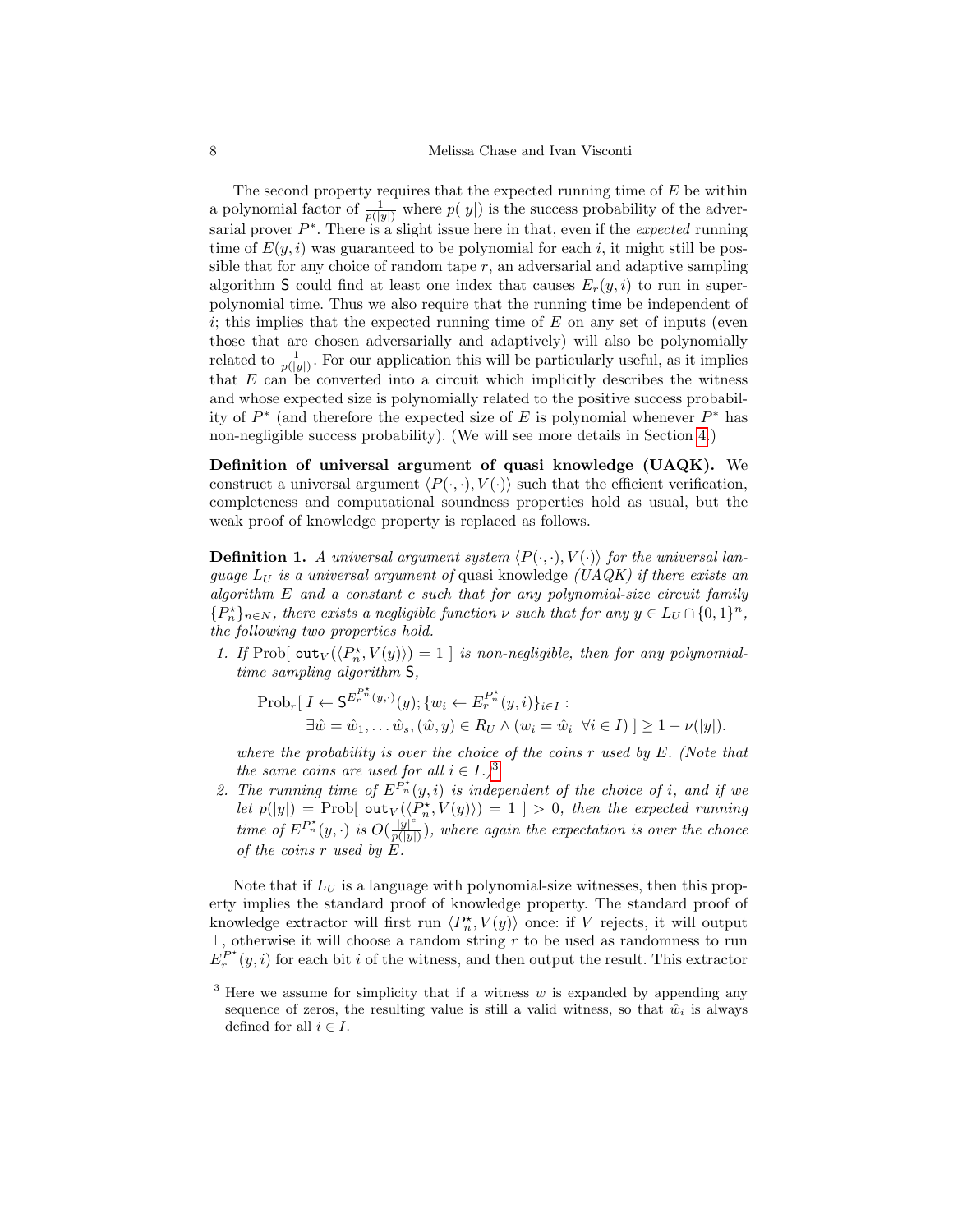will have success probability negligibly far from  $p|y|$ , and expected running time  $O(p(|y|) \cdot \frac{|y|^c}{p(|y|)}$  $\frac{|y|^c}{p(|y|)}$ ) =  $O(|y|^c)$ , which is clearly polynomial.

Note also that we could have given a definition that explicitly requires the extractor to run in expected polynomial time, essentially resembling the definitions of the standard proof of knowledge and weak proof of knowledge properties. However, we prefer the above formulation as it makes clear that we can differentiate between (item 1) runs on which the extractor inadvertently produces a bad witness (recall that when the witness is not polynomial-sized, it may not be possible to efficiently identify invalid witnesses) and (item 2) runs on which the extractor aborts (e.g., when the interaction with  $P_n^*$  produces an invalid proof).

#### 2.2 CRHFs  $\Rightarrow$  Constant-Round UAQK

Our approach will be to construct a UAQK out of a UA with the weak proof of knowledge property. As mentioned in Section [1.1,](#page-4-0) there are two difficulties when using the weak proof of knowledge property: (1) we must somehow estimate a lower bound on the success probability of the prover in order to determine which extractor to use, and (2) the running time of the extractor may grow faster than what we would like as compared with the success probability of the prover (here we will use the UA construction of [\[4\]](#page-17-13), which gives an extractor with running time  $O((\frac{|y|}{\alpha(|y|)})^d)$  where  $\alpha(|y|)$  is a lower bound on the success probability of  $P^*$ ).

The first issue we will deal with within the design of our extractor; it essentially requires balancing the accuracy of the estimate with the need to compute it in expected polynomial time. In order to address the second issue, we will attempt to increase the success probability of the adversarial prover. Essentially, we will run many instances of that UA sequentially, and accept only if all instances are accepted by the verifier. Then, if the prover succeeds in all instances with probability  $p$ , we will argue that there must be at least one instance in which it succeeds with significantly higher probability. If we use this instance, then we can run the extractor with a higher lower bound, and thus obtain a more efficient extractor.

The resulting construction goes as follows. We first ask the prover to commit to a Merkle hash of its witness, and then we run the UA several times sequentially. In each UA, the prover proves both that the statement is true, and that the witness used is consistent with the given commitment, i.e. it proves weak knowledge of a witness and an authentication chain for each bit of the witness. (This will allow us to verify that parts of the witness are consistent with the initial commitment without having to extract the entire witness.)

The actual UAQK. Our construction uses as a subprotocol a universal argument  $\langle P_{UA}(\cdot, \cdot), V_{UA}(\cdot) \rangle$  satisfying the conditions described in Theorem [1](#page-5-0) for the universal language  $L_U$ . Let  $\ell = d + 2$  where d is the value of the constant defined in Theorem [1](#page-5-0) for this UA. We construct a UAQK  $\langle P_{new}(y, w), V_{new}(y) \rangle$ for language  $L_U$  as depicted in Fig. [1.](#page-9-0)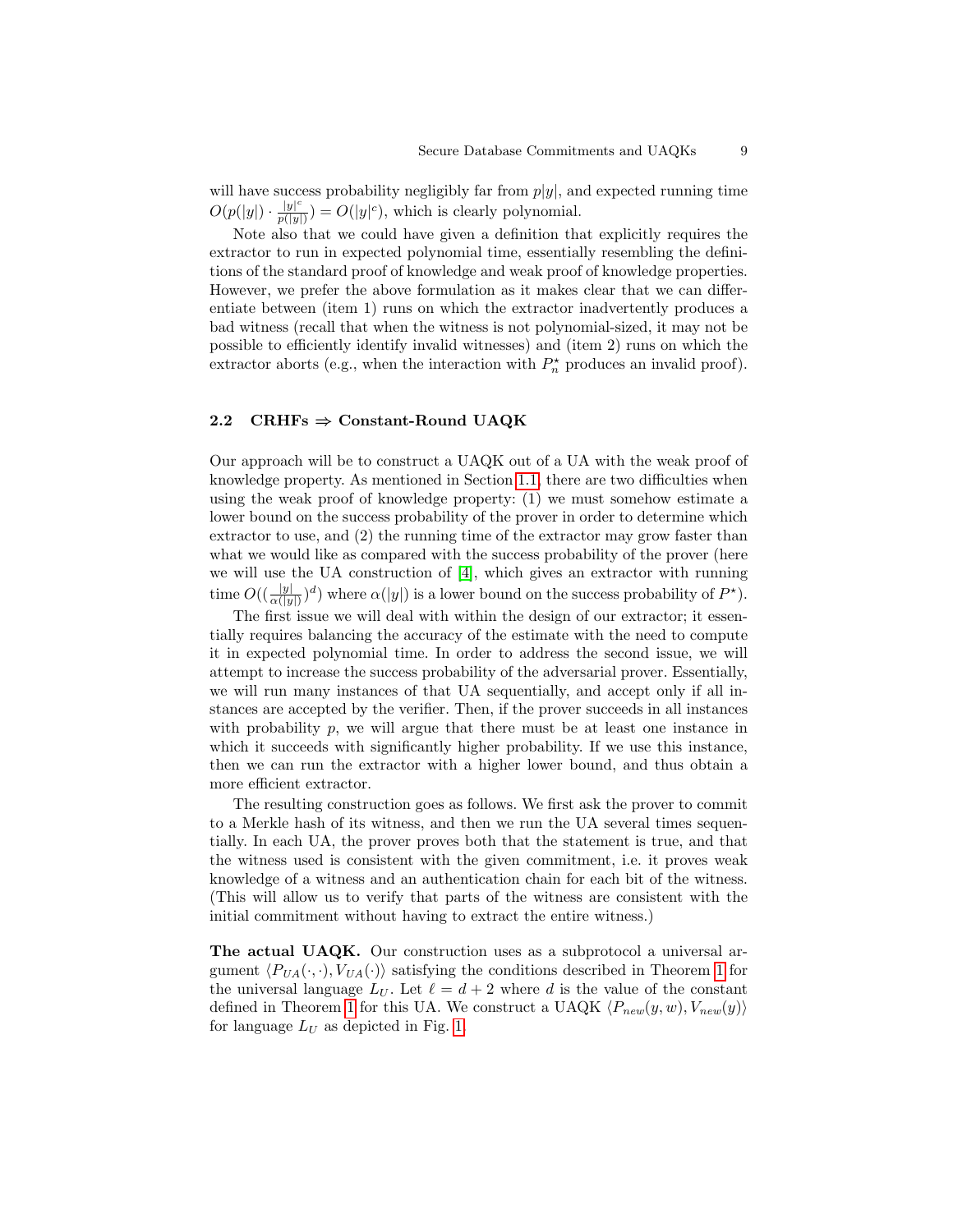**Players:** prover  $P_{new}$ , verifier  $V_{new}$ .

**Common input:** the statement  $y \in L_U$ , such that  $|y| = n$ .

**Input of**  $P_{new}$ **:** witness w for  $y \in L_U$ .

**Tools:** a family  $\{\mathcal{H}_n\}$  of CRHFs, a statistically hiding trapdoor commitment scheme (SHTGen, SHCom, SHVer, SHTCom, SHTDec), a constant-round statistical ZKAoK  $\langle P_{szk}(\cdot, \cdot), V_{szk}(\cdot)\rangle$  for NP, a constant-round WI universal argument  $\langle P_{UA}(\cdot, \cdot), V_{UA}(\cdot) \rangle$  (as defined in Theorem [1\)](#page-5-0) with parameter d.

- 1)  $V_{new} \rightarrow P_{new}$ :  $V_{new}$  picks  $h \stackrel{R}{\leftarrow} {\{\mathcal{H}_n\}}$ , computes  $(\eta, t) \stackrel{R}{\leftarrow}$  SHTGen $(1^n)$  and sends  $(h, \eta)$  to  $P_{new}$ .
- 2)  $V_{new} \leftrightarrow P_{new}$ :  $V_{new}$  runs  $P_{szk}$  to prove to  $P_{new}$  running  $V_{szk}$  knowledge of a trapdoor  $t$  for  $\eta$ .
- 3)  $P_{new} \rightarrow V_{new}$ :  $P_{new}$  encodes the witness w as follows: Let  $s = |w|$  be the length of the original witness w, and let  $w = w_1, \ldots, w_s$  be the bitwise representation of w. Then  $P_{new}$  uses h to form a Merkle hash tree over all the bits of w treating each bit as a leaf node in the tree. Let root be the root of this tree, and for bit  $w_i$  of witness w, let *auth<sub>i</sub>* be the appropriate authentication chain (i.e., all of the values on the path from  $w_i$  to root, and all of the siblings of those values).

Next  $P_{new}$  computes  $(C_s, \text{dec}_s) \leftarrow \text{SHCom}_{\eta}(s)$  and  $(C_{root}, \text{dec}_{root}) \leftarrow$  $SHCom<sub>n</sub>(root).$ 

Finally,  $P_{new}$  forms the new witness  $w' = s \circ \mathsf{dec}_s \circ root \circ \mathsf{dec}_{root} \circ w_1 \circ auth_1 \circ w$ ...  $\circ w_s \circ \textit{auth}_s$ . Now, let  $y' = C_s \circ C_{\textit{root}} \circ y$  and let  $L'_U$  be the language which  $accepts(y', w')$  iff  $w' = s \circ \text{dec}_s \circ root \circ \text{dec}_{root} \circ w_1 \circ auth_1 \circ \ldots \circ w_s \circ auth_s$ such that (1)  $s < 2^{|y|}$ , (2) (s, dec<sub>s</sub>) is a valid decommitment for  $C_s$  and (root,  $\text{dec}_{root}$ ) is a valid decommitment for  $C_{root}$  with parameter  $\eta$ , (3) for all  $i = 1...s$ , auth<sub>i</sub> is a valid authentication chain for  $w_i$  with respect to root and hash function h, and (4)  $w = w_1 \dots, w_s$  is such that  $(y, w) \in L_U$ .  $P_{new}$  sends  $(C_s, C_{root})$  to the verifier.

4)  $P_{new} \leftrightarrow V_{new}$ :

For  $j = 1, \ldots, \ell = d + 2$ , sequentially:

- 4.j)  $P_{new}$  and  $V_{new}$  run the universal argument  $\langle P_{UA}(\cdot, \cdot), V_{UA}(\cdot) \rangle$  for this new language  $L'_U$ .  $P_{new}$  will run  $P_{UA}(w', y')$  while  $V_{new}$  will run  $V_{UA}(y')$ , where  $y' = C_s \circ C_{root} \circ y$ .
- $V_{new}$  outputs 1 iff all instances of  $V_{UA}(y')$  accept.

<span id="page-9-0"></span>**Fig. 1.** Universal Argument of Quasi Knowledge  $\langle P_{new}(\cdot, \cdot), V_{new}(\cdot)\rangle$ .

### 2.3 Proving the Quasi-Knowledge Property

Intuition. At a high level, the proof proceeds as follows: Let  $p$  be the probability that the adversarial prover  $P^*$  convinces  $V_{new}$  to accept. Then for  $j = 1, \ldots, \ell$ , let  $p_j$  be the probability that  $V_{new}$  accepts the j-th internal UA instance conditioned on the event that it accepted all previous instances. Then the key observation is that  $p = \prod_{j=1}^{\ell} p_j$ , so we are guaranteed that for some  $j^*, p_{j^*} \geq p^{1/\ell}$ . Now, if we could estimate  $p_{j^*}$ , and identify a UA instance where  $P^*$  succeeds with probability roughly  $p_{j^*}$ , then we could run the UA extractor with this lower bound, and obtain an extractor with success probability roughly  $\frac{p^{1/\ell}}{q(|y|)}$  $\frac{p^{2}}{q(|y|)}$  (here q is the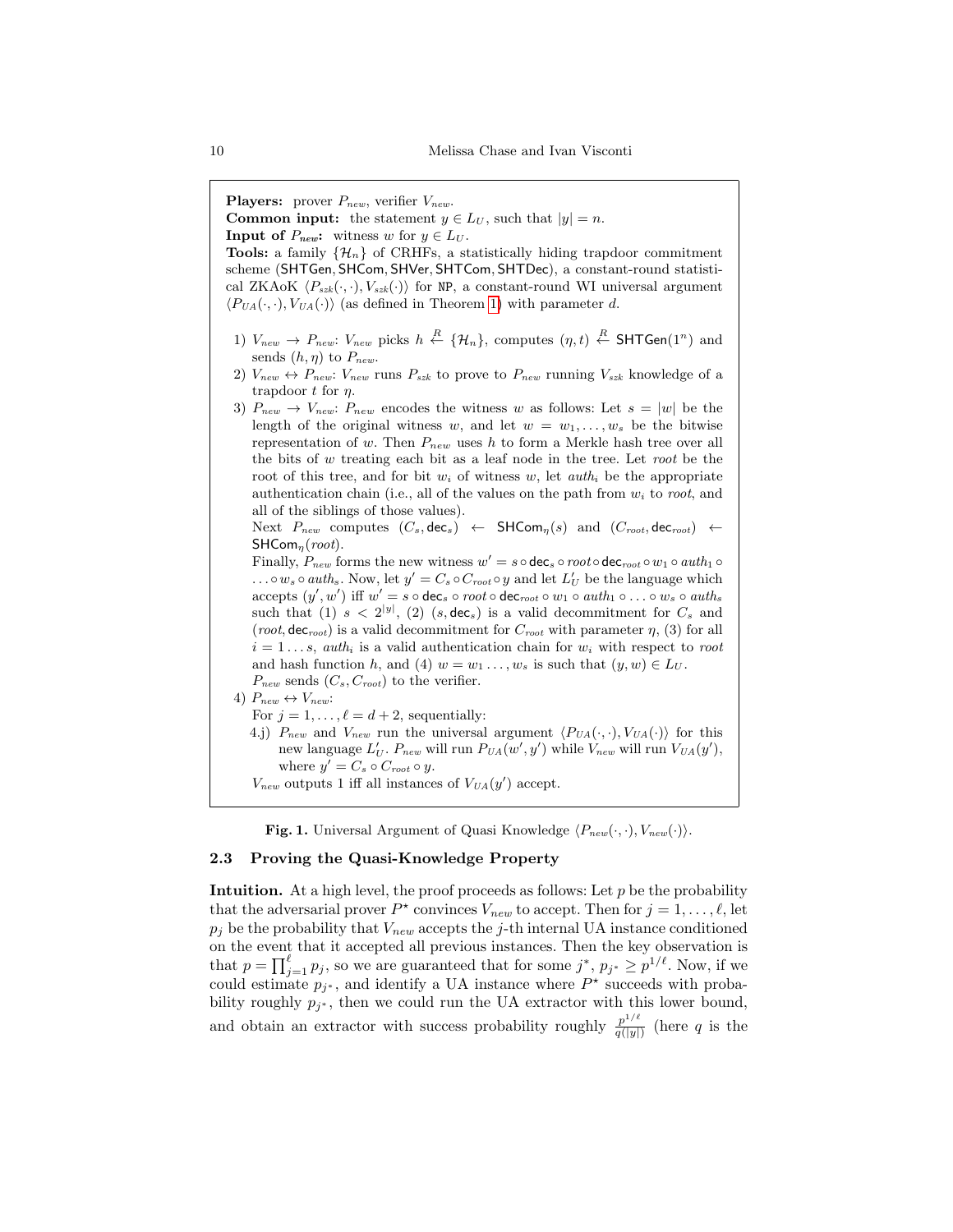polynomial referred to as  $q^*$  in the discussion in Theorem [1\)](#page-5-0), and running time roughly  $O((\frac{|y|}{p_{j^*}})^d) = O(\frac{|y|^d}{p^{d/\ell}})$ . However, we need an extractor with overwhelming success probability, so we will run this extractor approximately  $\frac{q(|y|)}{p^{1/\ell}}$  times, to ensure that at least one run will produce bits of a valid implicit witness.[4](#page-10-0) The final result will have success probability nearly 1, and running time roughly  $O(\frac{|y|^d}{p^{d/\ell}} \cdot \frac{q(|y|)}{p^{1/\ell}}) = O(\frac{|y|^dq(|y|)}{p^{(d+1)/\ell}}) = O(\frac{|y|^dq(|y|)}{p})$  $\frac{q(|y|)}{p}$  (the last equality follows from our choice of  $\ell$ ). <sup>[5](#page-10-1)</sup>

The main challenge in this process is finding a UA instance where  $P^*$  has success probability roughly  $p^{1/\ell}$ , and estimating this probability. Essentially, for each j, we want to find a starting state where  $P^*$  is about to begin the j-th UA, and where  $P^{\star}$ 's success probability in that proof is roughly  $p_j$ ; then we need to identify and take the best of these states (i.e.,  $p_{j*}$ ). We do this as follows: First, for each j, we record many states for  $P^*$  where  $P^*$  has successfully completed the first  $j - 1$  UAs and has a reasonable chance of completing the next UA. In the full version we show that with overwhelming probability, one of these states will be such that  $P^*$  has probability at least  $p_j/2$  of successfully completing the next UA, and at the same time that the time required to collect all these states is at most  $O(\text{poly}(|y|)/p)$ . Next, we attempt to identify one such state, and to estimate the corresponding success probability. We do this by running  $P^*$  from each state many times, and counting how long it takes for  $P^*$  to complete |y| proofs starting from that state. We interleave the counting for all of the states corresponding to the j-th proof to ensure that we can stop as soon as one has resulted in  $|y|$  successful proofs. (This allows us to avoid running for too long just because one candidate state was bad.) Finally, we consider the best states for  $j = 1, \ldots, \ell$ , select the one with the highest estimated success probability, and use it as described above.

Our extractor. To summarize, our extractor works as follows:

- 1. For each  $j = 1, \ldots, \ell$ :
	- (a) Collect  $n = |y|$  candidate states, where  $P^*$  has successfully completed the first  $j-1$  proofs and has a reasonable chance of successfully completing the next one.
	- (b) Repeatedly run the next UA from all the above  $n$  states, and identify the state beststate, that is the first one that reaches n accepting executions

<span id="page-10-0"></span> $^4$  There is some subtlety here in that we must guarantee that we can always recognize which set of extracted bits is the correct one (the one which is consistent with some valid witness). To do this we make use of the prover's initial commitment to the witness - if the extracted bits are consistent with the initial commitment, then we assume that they are the correct ones.

<span id="page-10-1"></span><sup>&</sup>lt;sup>5</sup> In fact this is slightly inaccurate, as we also need to guarantee, even when we run this extractor many times and boost  $P^*$ 's success probability a bit more, none of these times takes too long. We do this by estimating a reasonable upper bound for the running time of  $E$  based on our estimate of  $P^*$ 's success probability, and stopping  $E$  early if it runs more than this number of steps. As a result, we have to run  $E$  a few more times, and we set  $\ell = d + 2$ .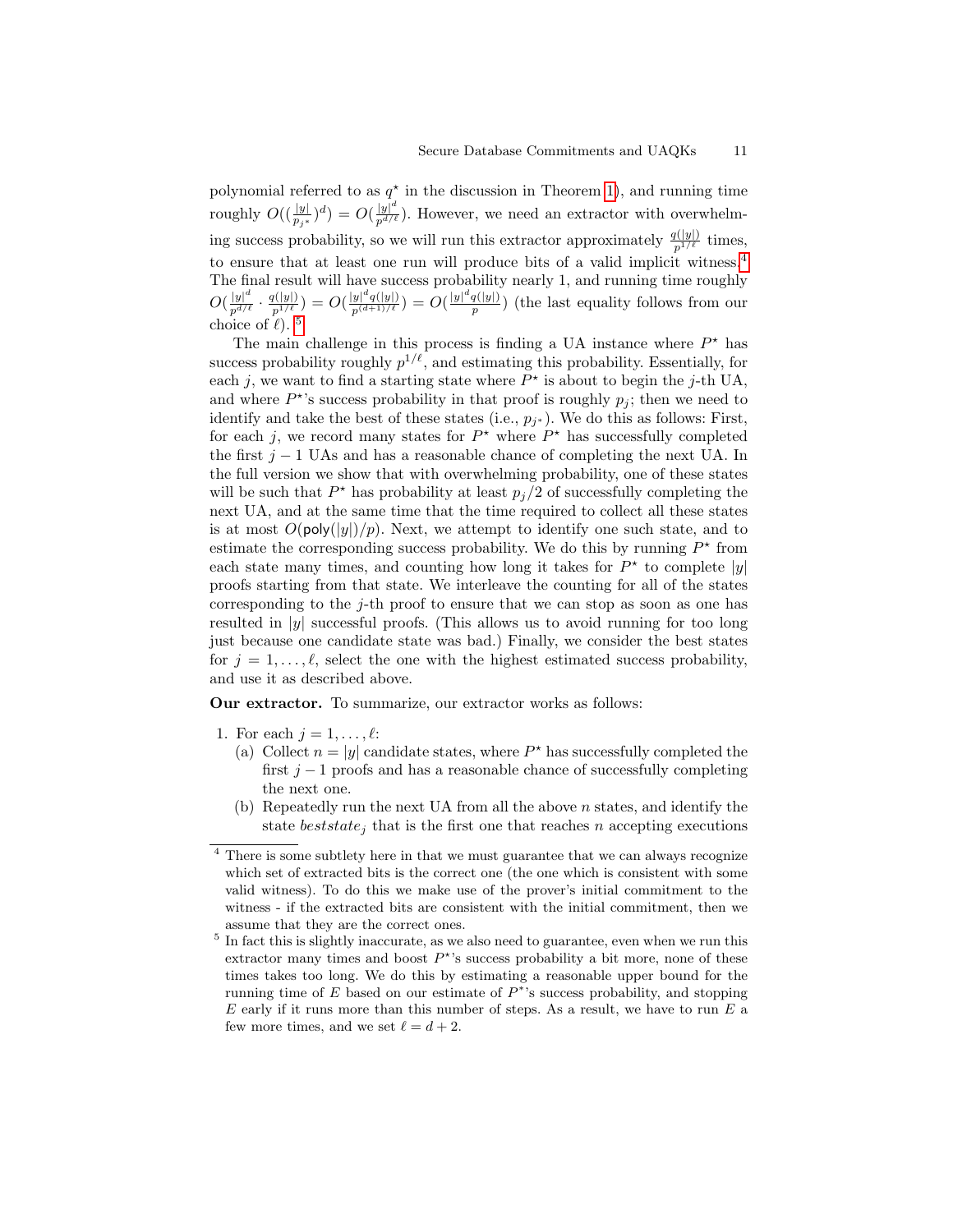of the next  $\langle P_{UA}(\cdot, \cdot), V_{UA}(\cdot)\rangle$ . Let  $m_j$  be the number of such executions from that state.

- 2. Given the above  $m_j$  for  $j = 1, ..., \ell$ , let  $\hat{j}$  be the index of the UA where  $m_{\hat{j}}$ is minimal.  $\frac{n}{2m_j}$  is an estimate of a lower bound on the adversarial prover's success probability  $p_{\hat{j}}$  in state beststate<sub>j</sub>.
- 3. Run approximately  $q(|y|)/p_{\hat{j}}$  instances of the UA extractor. Return the result that agrees with the initial commitment sent by the prover.

A more formal description of the extractor and a more detailed analysis can be found in the full version of the paper. We also note that for technical reasons, we also need a statistically hiding trapdoor commitment scheme and a statistical zero-knowledge argument of knowledge of the trapdoor, which help us to prove the witness indistinguishability of our construction.

Theorem 2. Under the assumption that a family of collision-resistant hash functions exists, then the protocol depicted in Fig. [1](#page-9-0) is a constant-round witness indistinguishable UAQK.

## 3 Secure Database Commitments

We consider the notion of a secure database commitment such that each element x appears at most once. As in [\[14\]](#page-17-0), we will consider a formulation that captures both sets and databases. For a set S, we can define  $Db[x]$  to be 1 if x appears in the set and  $\bot$  if it does not. More generally, for a database of pairs  $(x, y)$ , we define  $Db[x]$  to be y if x appears in the set, and y otherwise. Since the difference between the two primitives is almost cosmetic, we will use the terms of sets and database interchangeably. We will assume that each element x belongs to  $\{0,1\}^L$ and  $L$  is polynomial in the security parameter  $k$ . Thus, by the requirements above, this means that the database contains at most  $2^L$  entries. We will make no other requirement on the size of the database.

The functionality in question is  $\mathcal{F}_{DbCom}$  and is the natural extension of the standard commitment functionality, but in  $\mathcal{F}_{DbCom}$  we must hide the size of the committed message and we also have to deal with queries and responses. (These responses must hide all other information about the database, thus there are also similarities with the zero-knowledge functionality.)

**Ideal functionality**  $\mathcal{F}_{DbCom}$ . The database commitment functionality consists of two phases: one in which a prover commits to a database, and a second in which the prover answers queries about that database. Here we will generalize this definition to say that the prover can commit to any database for which he knows an implicit representation. In particular, we will allow the prover to commit to a circuit which evaluates the desired database: it takes as input a string x, and returns  $Db[x]$  (which will be  $\perp$  if x is not in the database).

The formal specification is given in Fig. [2.](#page-13-0) For simplicity we assume that all queries made by the honest verifier V are fixed in advance. The definition can be generalized to adaptive queries, where the next query depends on the output of the previous ones. Our construction will satisfy this stronger definition as well.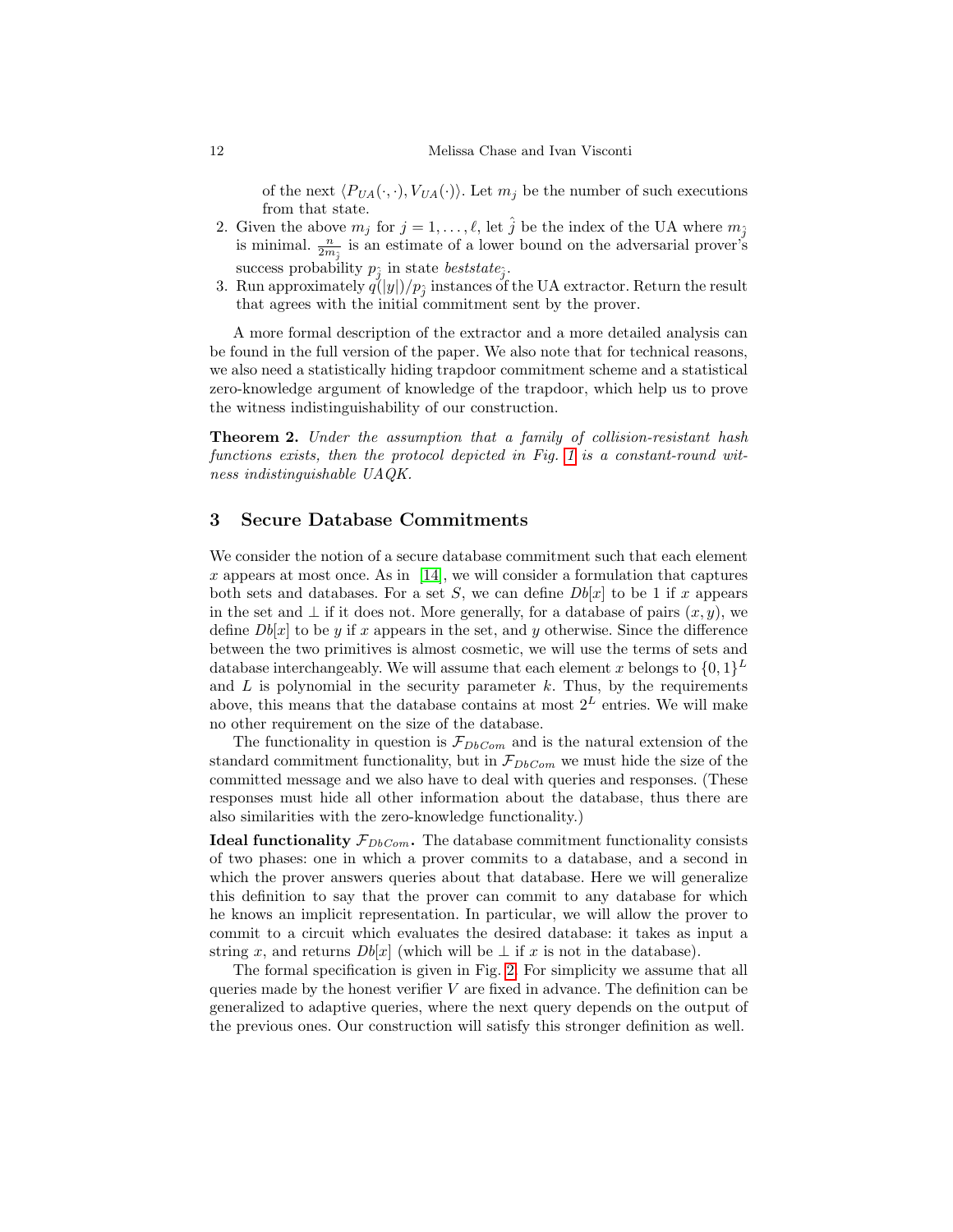**Remark.** Note that our definition of  $\mathcal{F}_{DbCom}$  does not exclude the possibility that a player is able to commit to a very large (e.g. superpolynomial sized) set, for which he only knows some implicit representation. However, this would not violate any intuitive security requirement of secure database commitments since the critical requirement is that the prover is committed to some database (whose size is not a priori upperbounded by any fixed polynomial) at the end of the commitment phase, and that it must answer correctly according to this database during the query phase. We will show a construction in Section [4](#page-12-0) that will require that the honest sender knows an explicit representation of the database he is committing to (i.e., the honest sender runs on input the sequence of elements it wants to commit to) (Note that an explicit representation can always be efficiently converted into an implicit representation  $\mathcal{C}_{Db}$ .) Obtaining a scheme where a real-world honest prover is allowed to have as input a polynomialsized implicit representation that corresponds to a super-polynomial number of elements is also an interesting direction, and we defer it to future research.

Defining security. In the ideal execution, when initiated with input, parties interact with  $\mathcal{F}_{DbCom}$ . The adversary Sim has control of a party and thus can deviate from the prescribed computation, while the other player  $H_P$  follows the prescribed computation. We denote by  $IDEAL_{H_P, \textsf{Sim}}^{\mathcal{F}_{DbCom}}(k, z)$  the output of Sim on input an auxiliary input  $z$ , security parameter  $k$  and uniform randomness. Moreover we denote by  $\{IDEAL_{HP,\text{Sim}}^{\mathcal{F}_{DbCom}}(k,z)\}$  the corresponding ensemble of distributions, with  $k \in \mathcal{N}$  and  $z \in \{0,1\}^*$ .

In the real execution parties run a given protocol  $\pi$ . Let  $H_P$  be the honest party and A be the adversary, which has control of the other party. We denote by  $EXEC^{\pi}_{H_P, \mathcal{A}}(k, z)$  the output of  $\mathcal A$  on input an auxiliary input z, security parameter k and uniform randomness. Moreover we denote by  $\{EXEC^{\pi}_{H_P,\mathcal{A}}(k,z)\}$ the corresponding ensemble of distributions, with  $k \in \mathcal{N}$  and  $z \in \{0, 1\}^*$ .

**Definition 2.** A protocol  $\pi$  securely realizes the functionality  $\mathcal{F}_{DbCom}$  if for any real-world adversary A there exists an ideal-world adversary Sim such that for every sufficiently large k, and for every  $z \in \{0,1\}^*$ ,  $\{EXEC^{\pi}_{H_P,A}(k,z)\}$  and  $\{IDEAL_{HP,\textsf{Sim}}^{\mathcal{F}_{DbCom}}(k,z)\}\,$  are computationally indistinguishable.

## <span id="page-12-0"></span>4 Constant-Round Secure Database Commitments

In this section we present a constant-round protocol that securely realizes the  $\mathcal{F}_{DbCom}$  functionality. Our construction uses a constant-round zero-knowledge argument of knowledge (ZKAoK) for all NP, a constant-round WI universal argument of quasi knowledge, a 2-round trapdoor commitment scheme, and a zero-knowledge set scheme with two additional properties. As all of these ingredients can be instantiated through CRHFs, this gives a secure realization of  $\mathcal{F}_{DbCom}$  based only on CRHFs. An additional feature of our protocol is that the amortized round complexity of a proof is optimal (i.e., proofs are actually non-interactive).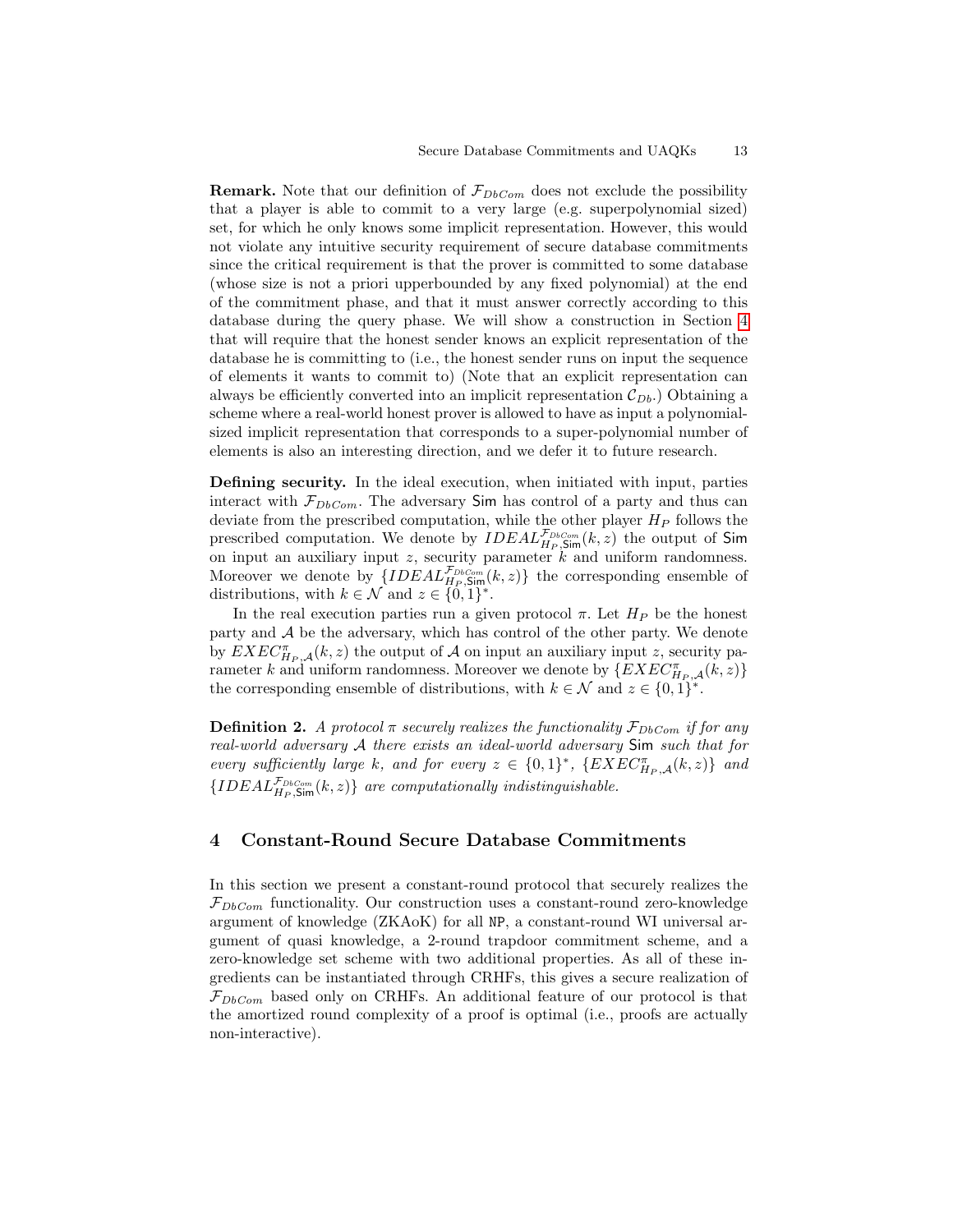#### FUNCTIONALITY  $\mathcal{F}_{DbCom}$

#### **Players:** Prover  $P$ , Verifier  $V$ .

**Input of P:** circuit  $\mathcal{C}_{Db}$  $\mathcal{C}_{Db}$  $\mathcal{C}_{Db}$ . **Input**<sup>a</sup> of  $V: x_1, \ldots, x_m$  with  $m = \text{poly}(k)$ . Computation of  $\mathcal{F}_{DbCom}$ :

- 1. Upon receiving (Commit,  $\mathcal{C}_{Db}$ ) from P, if (Commit,  $\mathcal{C}_{Db}$ ) was already received then ignore, otherwise record  $(\mathcal{C}_{Db})$ , send (Receipt) to V.
- 2. Upon receiving (Query, x) from V, if (Commit,  $\mathcal{C}_{Db}$ ) was previously received from  $P$ , then send (Query, x) to  $P$ , otherwise ignore.
- 3. Upon receiving  $(\text{Open}, 1, x)$  from P, if  $(\text{Query}, x)$  was not previously sent to P then ignore, otherwise evaluate the circuit  $\mathcal{C}_{Db}$  on input x to obtain output  $Db[x]$ , and send (Open, x,  $Db[x]$ ) to V.
- 4. Upon receiving  $(\text{Open}, 0, x)$  from P, if  $(\text{Query}, x)$  was not previously sent to P then ignore, otherwise send (Open-Abort, x) to  $V$ .
- 5. Upon receiving  $(Halt)$  from  $V$ , if the same message was previously received from  $V$  then ignore, otherwise send (Halt) to  $P$ .

#### Computation of P:

- 1. Upon activation, send (Commit,  $\mathcal{C}_{Db}$ ) to  $\mathcal{F}_{DbCom}$ .
- 2. Upon receiving (Query, x) from  $\mathcal{F}_{DbCom}$ , send (Open, 1, x) to  $\mathcal{F}_{DbCom}$ .
- 3. Upon receiving (Halt) from  $\mathcal{F}_{DbCom}$  go to Output.

#### Computation of  $V$ :

- 1. Upon receiving (Receipt) from  $\mathcal{F}_{DbCom}$  send (Query,  $x_1$ ) to  $\mathcal{F}_{DbCom}$ .
- 2. Upon receiving (Open,  $x_i, y_i$ ) from  $\mathcal{F}_{DbCom}$ , if  $0 \lt i \lt m$  then send (Query,  $x_{i+1}$ ) to  $\mathcal{F}_{DbCom}$ .
- 3. Upon receiving (Open,  $x_m, y_m$ ) or (Open-Abort, x) from  $\mathcal{F}_{DbCom}$ , send (Halt) to  $\mathcal{F}_{DbCom}$  and go to Output.

#### Output:

- P: Output  $(x_1, \ldots, x_t)$  where  $t = poly(k)$  and  $x_i$  for  $0 \lt i \leq t$  is such that (Query,  $x_i$ ) is the *i*-th message received from  $\mathcal{F}_{DbCom}$ .
- V: Output  $((x_1, y_1), \ldots, (x_{m'}, y_{m'}))$ , where each  $x_i$  for  $0 < i \leq m'$  was part of a message (Query,  $x_i$ ) sent to  $\mathcal{F}_{DbCom}$ , and  $y_i$  for  $0 < i \leq m'$  was part of a message (Open,  $x_i, y_i$ ) received from  $\mathcal{F}_{DbCom}$  while  $y_i$  is the empty string in case (Open-Abort,  $x_i$ ) has been received from  $\mathcal{F}_{DbCom}$ .

<span id="page-13-1"></span><sup>a</sup> We stress that inputs can also be computed adaptively.

<span id="page-13-0"></span>Fig. 2. Ideal computation of functionality  $\mathcal{F}_{DbCom}$ .

Zero-knowledge sets. We start by reviewing a major building block for our construction: zero-knowledge sets. At a high level, a non-interactive zero-knowledge set scheme is composed of four algorithms as follows: an algorithm ZKSSetup, which generates some parameters, an algorithm **ZKSCom**, which commits to a database in a size independent way, an algorithm ZKSProve, which allows the owner of the database to prove that a particular query response was consistent with the committed database, and an algorithm **ZKSVerify** for verifying such proofs. We will also use "ZKS proof system" to refer to the interaction between ZKSProve and ZKSVerify.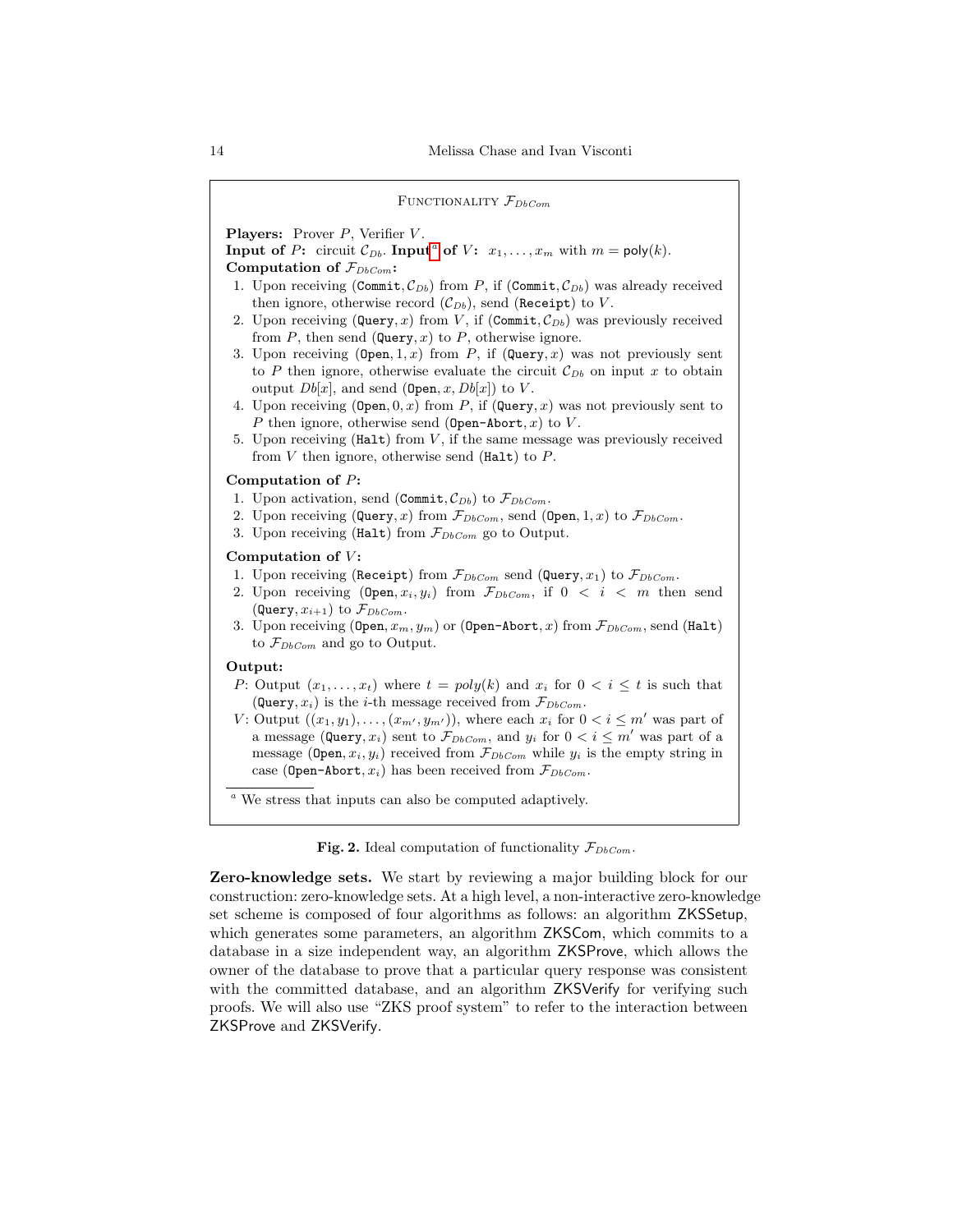We will use non-interactive zero-knowledge sets as a building block in our construction of secure database commitment. In the full version of this work we give a definition for zero-knowledge sets which is similar to that in [\[7\]](#page-17-5). We also define a somewhat stronger hiding property (which we call special zero knowledge), in which zero knowledge holds for all valid parameters output by the simulator set-up algorithm, and the simulated commitment is an honest commitment to an empty database. In the full version we will discuss how to achieve these properties based on CRHFs. We finally stress that even though non-interactive zero-knowledge sets have been defined in common reference string model, we will use them in the standard model by using interaction.

Intuition for our protocol. The basic idea behind this construction is fairly straightforward: we give a concise commitment to the database (using the ZKS commitment algorithm), and use a universal argument of quasi knowledge to prove knowledge of a valid opening. Then we can use the ZKS proof system to respond to queries. However, we need a few additional properties from the ZKS proof system to make this work. The issue is that when we are dealing with a corrupt prover, we need to be able to extract a circuit representation of the committed database from the UAQK (by which we mean a circuit which on input x returns  $Db[x]$ . On the other hand, the UAQK only guarantees an extractor which, given  $i$ , returns the *i*th bit of a valid witness. So we augment the definition of ZKS with an additional property which will allow us to construct an implicit database representation from a special witness string. In particular, we need to guarantee that the witness will be in a format such that we can efficiently extract  $Db[x]$  for any x given only the UAQK extractor which allows queries to individual bits of the witness. Furthermore, in order to argue that the responses in the query phase must be consistent with the extracted database, we also need to be able to efficiently extract a  $ZKS$  proof for each x. This must still be done by just querying the circuit representation. Therefore the mere use of UAQK is not sufficient to securely realize  $\mathcal{F}_{DbCom}$ , and we will provide the needed additional ingredients.

<span id="page-14-0"></span>Definition 3. A ZKS proof system (ZKSSetup, ZKSCom, ZKSProve, ZKSVerify) allows local witnesses if there exist additional polynomial time deterministic algorithms FormWitness,TMVer, Eval, PfGen such that the following properties hold: Witness verifiability. For any sufficiently large k, for all polynomial sized Db, and random strings r,

 $\Pr[\text{ZKSPAR} \leftarrow \textsf{ZKSSetup}(1^k); zks \leftarrow \textsf{ZKSCom}(\textsf{ZKSPAR}, \textit{Db}, \textit{r});$ 

 $w \leftarrow$  FormWitness(ZKSPAR,  $Db, r$ ): TMVer(ZKSPAR,  $zks, w$ ) = 1] = 1.

Local evaluation. There exists a polynomial q such that for any sufficiently large k, for any  $x \in \{0,1\}^k$  and  $w \in \{0,1\}^{2^k}$ , Eval $(x, w)$  only accesses  $q(k)$  bits of w and runs in time polynomial in k.

Local verification. There exists a polynomial  $q'$  such that for any sufficiently large k,  $x \in \{0,1\}^k$  and  $w \in \{0,1\}^{2^k}$ , PfGen $(x, w)$  only accesses  $q'(k)$  bits of w and runs in time polynomial in k. Moreover for any  $x \in \{0,1\}^k$  and  $w \in \{0,1\}^{2^k}$  and polynomial sized zks,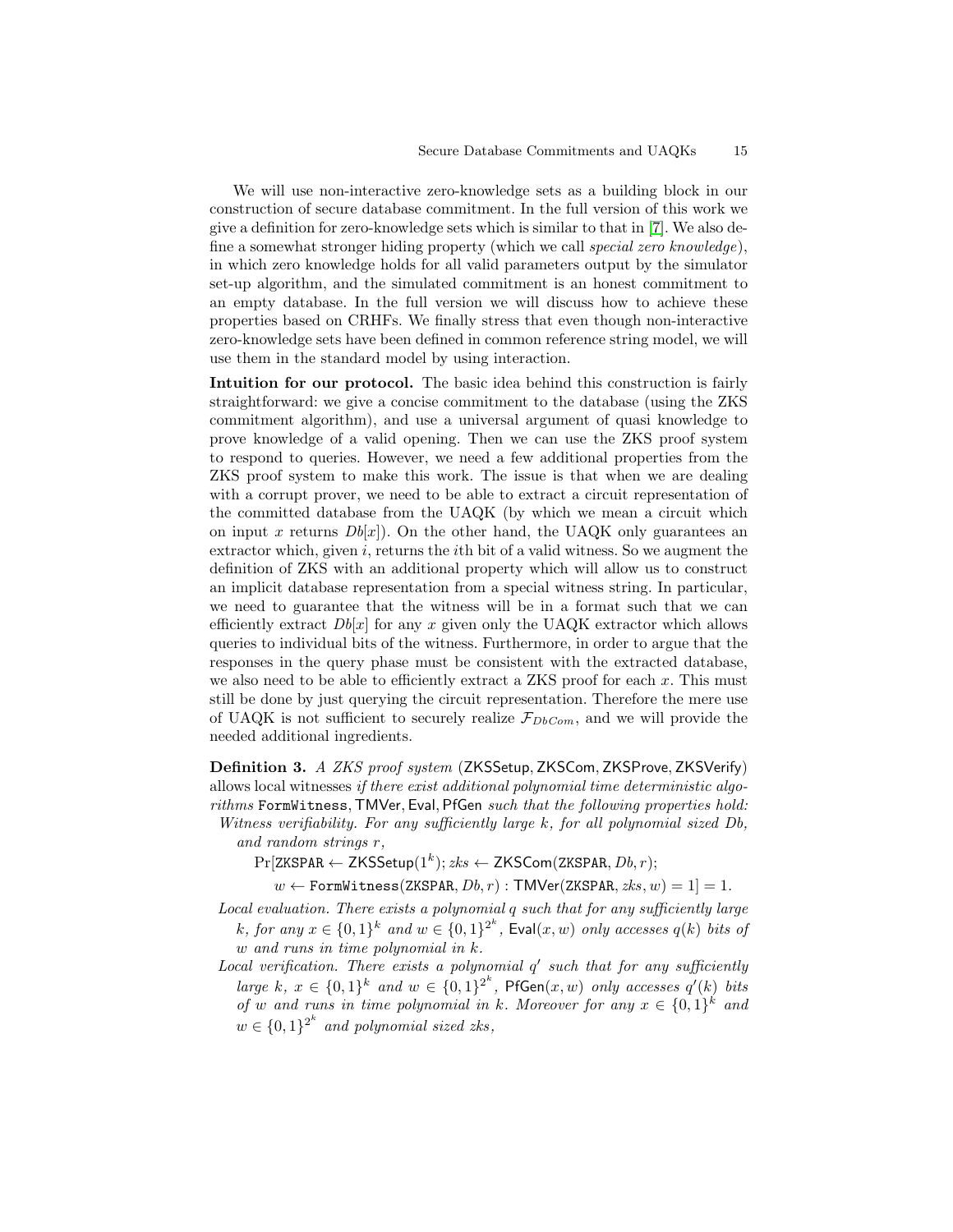$$
\Pr[\text{ZKSPAR} \leftarrow \text{ZKSSetup}(1^k) : \text{TMVer}(\text{ZKSPAR}, \text{zks}, w) = 1 \land \land \text{ZKSVerify}(\text{ZKSPAR}, \text{zks}, x, \text{Eval}(x, w), \text{PfGen}(x, w)) = 0] = 0.
$$

The intuition of the above definition is that there must exist a procedure FormWitness that transforms the witness while still preserving the content of the database (indeed this is verifiable through TMVer). Moreover one can extract the membership or non membership of an element and the corresponding proof by accessing only a polynomial number of bits of this witness, according to the algorithms Eval and PfGen. The reason why we allow  $w$  to be of superpolynomial size is that the adversary can bypass the procedure FormWitness and produce a circuit that implicitly represent a superpolynomial sized witness. The interesting property of our definition is that even in this case, Eval and PfGen will be efficient. We now show that standard constructions of ZKS ([\[14,](#page-17-0)[7,](#page-17-5)[5\]](#page-17-6)) have this property.

Previous ZKS schemes allow local witnesses. We will use ideas from the ZKS construction of [\[14,](#page-17-0)[7\]](#page-17-5). We summarize only the main properties we need.

The constructions work by building a tree. For each  $x$  in the database, we parse x as bits  $b_1, \ldots, b_L$ . Then at position  $b_1, \ldots, b_L$  in the tree (where  $b_i = 0$ denotes the left branch and  $b_i = 1$  denotes the right branch at height i), we store a commitment  $v_x$  to the corresponding y (all commitments here use a special commitment scheme). We construct the tree from the bottom up. For every ancestor  $x' = b_1, \ldots, b_i$  of such an x, we compute a commitment to a hash of the two children:  $v_{x'} = \text{Com}(h(v_{x'||0}, v_{x'||1}))$ . If one of the children has not yet been specified (it is the root of a subtree with no leaves in the database), we set that child node to  $\mathsf{Com}(\perp)$ .

Then a proof for value  $(x, y) \in Db$  can be formed by producing all sibling and ancestor nodes and openings for all ancestor commitments. A proof for value  $x \notin Db$  is more complex, but it can be formed by first finding the root of the largest empty subtree containing x. The value of this root node (call it  $x_{\perp}$ ) should be ⊥. Then the proof will include all sibling and ancestor nodes of  $x_{\perp}$ , special openings of all ancestor commitments, and an additional value which can be constructed given x and the randomness used to form the commitment at  $x_{\perp}$ .

More formally we have that for every empty subtree, there exists a polynomial sized string info, such that for all leaves x in this subtree,  $PfGen(x, info)$  produces output identical to ZKSProve. It is also possible to efficiently verify that info is formed correctly for a given subtree.

We now sketch the necessary algorithms as defined in Definition [3:](#page-14-0)

- FormWitness : will first form the ZKS tree as described above. Then we will transform this into a single linear witness. For each nonempty, non-⊥ node x in the tree we will form an entry consisting of the value of  $v_x$ , the values of its children, the opening of the commitment  $v_x$ , and the positions of the children nodes in the tree. For each  $\perp$  node, we form an entry with the commitment  $v_{\perp}$  and the extra *info* necessary to open the commitment. The witness will begin with the bit position of the entry corresponding to the root commitment.
- TMVer: will traverse the entire tree, and verify all commitments and hashes. This algorithm can easily be described by a polynomial sized TM.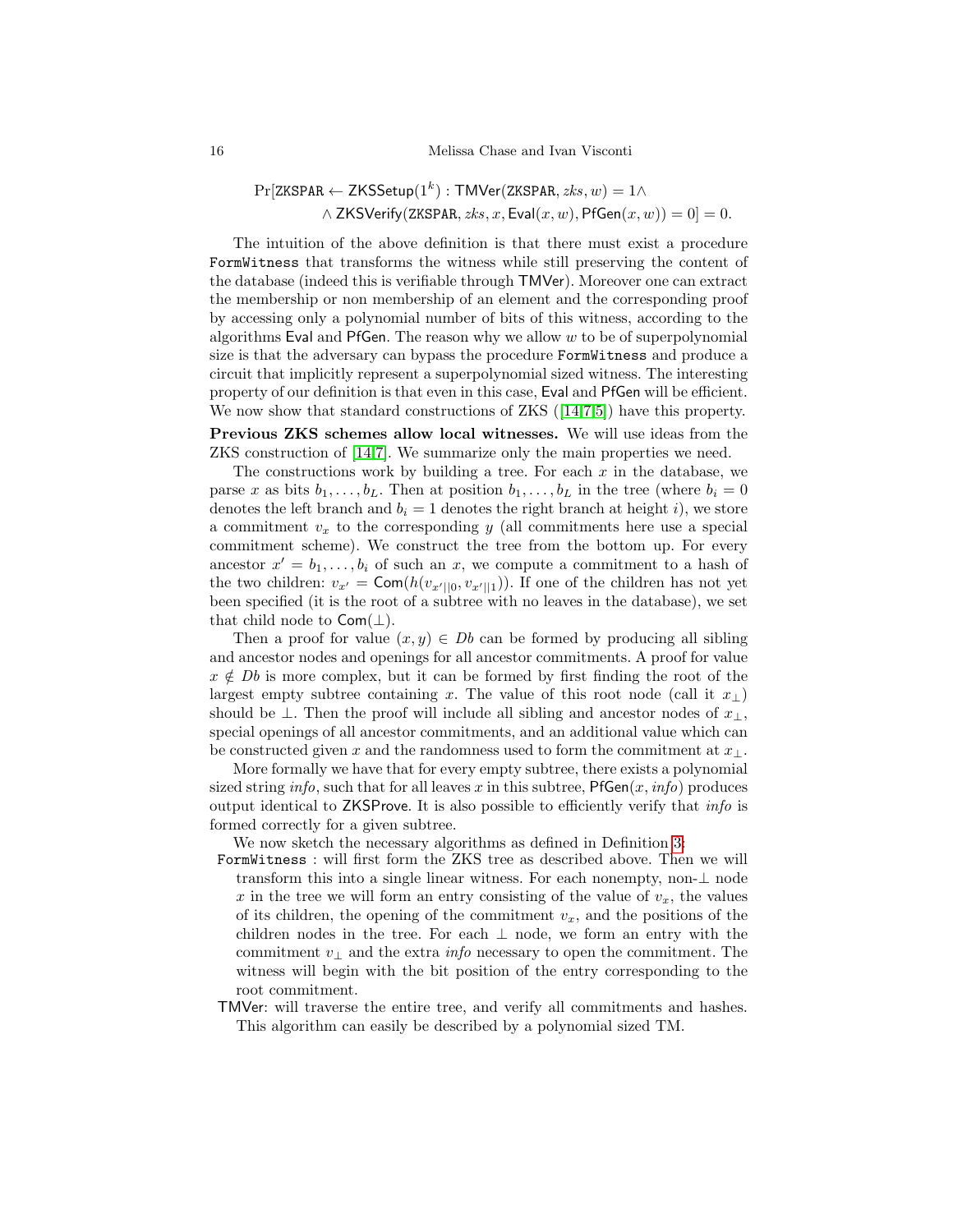- $Eval(x)$ : will follow the path through the tree corresponding to x, beginning with the root and continuing until it reaches either  $\perp$  or a leaf node with value y, and return the result.
- **PfGen:** will follow the path through the tree corresponding to  $x$  until it reaches an empty subtree or a leaf. If it is a leaf, it will return all of the ancestor and sibling nodes and the openings, as described above. If it is an empty subtree, it reads the accompanying value  $info$ , runs PfGen $(x, info) \rightarrow \pi$  and returns  $\pi$  and all the ancestor and sibling nodes and openings. In both cases the output for an honestly generated witness will be identical to the output of ZKSProve.
- PfVer: will verify each of the hashes and commitments in the chain. If the final node is  $\bot$ , it will verify the accompanying proof  $\pi$ .

Our construction. We will use a constant-round zero-knowledge argument of knowledge (ZKAoK)  $\langle \mathcal{P}(\cdot, \cdot), \mathcal{V}(\cdot) \rangle$ , a constant-round WI UAQK  $\langle \mathsf{UAP}(\cdot, \cdot), \mathsf{UAV}(\cdot) \rangle$ , a 2-round trapdoor commitment scheme (TGen, Com,TCom,TDec, Ver), and a special ZKS (ZKSSetup, ZKSCom, ZKSProve, ZKSVerify) which allows local verification with zero knowledge simulator (ZKSSimSetup, ZKSSimCom, ZKSSimProve). A description of our scheme is found in Fig. [3.](#page-16-0)

Security Parameter: k. **Input to**  $P: Db = ((x_1, y_1), \ldots, (x_s, y_s))$  where  $s = poly(k)$  and  $x_i \in \{0, 1\}^k$  for  $0 < i \leq s$ . **Input to**  $V: x'_1, \ldots, x'_m$ , where  $m = \text{poly}(k)$  and  $x'_i \in \{0,1\}^k$  for  $0 < i \leq m$ . Commitment Phase:  $\texttt{1.}\ V\to P\ :\ \text{set}\ (\texttt{ZKSPAR},\texttt{ZKSTRAP})\leftarrow \textsf{ZKSSimSetup}(1^{k}),\ (\texttt{crs},\texttt{aux})\leftarrow \textsf{TGen}(1^{k})$ and send (ZKSPAR, crs) to P. 2.  $V \leftrightarrow P$  : V proves knowledge of ZKSTRAP, aux (i.e., V and P run  $\mathcal{P}((\text{ZKSPAR}, \text{crs}), (\text{ZKSTRAP}, \text{aux}))$  and  $\mathcal{V}((\text{ZKSPAR}, \text{crs}))$  respectively). If P rejects the proof, then it aborts. 3.  $P \rightarrow V$  : pick  $r \in$  $k,$  set  $(c, dec)$  =  $Com(crs, zks$  = ZKSCom(ZKSPAR,  $Db, r$ ) and send c to V. 4.  $P \leftrightarrow V$ : P execute FormWitness(ZKSPAR,  $Db, r$ ) to generate witness w, and then execute the code of  $UAP$  on input c  $||ZKSPAR||crs$  with witness  $zks||\text{dec}||w.$  V executes the code of UAV on input c||ZKSPAR||crs. If UAV rejects, V aborts. UAP proves quasi knowledge of a witness of the form  $zks||\text{dec}||w$ , where  $zks$ , dec is a valid opening for commitment c under crs, and w is such that  $TMVer(ZKSPAR, zks, w)$  accepts. **5.**  $P \rightarrow V$  : open the commitment c by sending zks, dec to V. If the opening is not correct, V aborts. Query/Answer Phase: For  $i = 1, \ldots, m$  do: **6.**  $V \to P$  : send  $x'_i$  to P. 7.  $P \rightarrow V$  : send  $(y'_i = Db[x'_i], \pi = \textsf{ZKSProve}(\textsf{ZKSPAR}, x'_i, Db[x'_i], Db, r))$  to V. V outputs  $(x'_i, y'_i)$  if ZKSVerify(ZKSPAR,  $zks, x'_i, y'_i, \pi$ ) = 1 and  $(x'_i, \perp)$ 

otherwise.

<span id="page-16-0"></span>Fig. 3. Our scheme for secure database commitments.